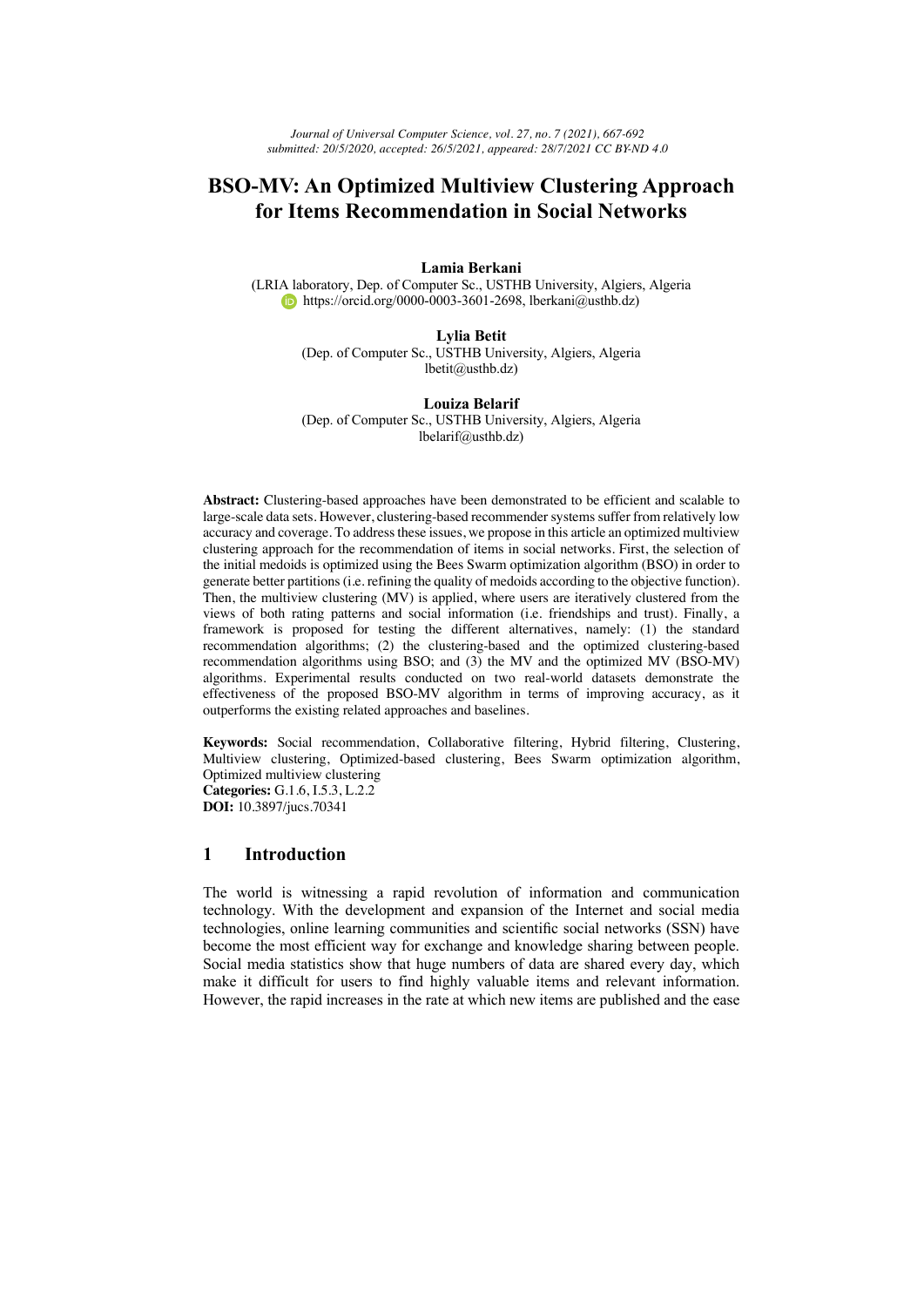of sharing them in these SSN platforms has led to information overload problem [Wang, 2018]. In this regard, building recommendation systems has become an effective and important way to deal with these issues.

Among different recommendation algorithms, Collaborative Filtering (CF) is the most widely-exploited technique in recommender systems to provide users with items that well suit their preferences [Adomavicius, 05]. The basic idea is that a prediction for a given item can be generated by aggregating the ratings of users with similar interests. However, despite the growing popularity of the CF, the time-consuming process of searching for similar users is considered as a big challenge when facing large-scale data sets, which characterizes the Web 2.0 and the social media contexts in particular. Moreover, one of the shortcomings of memory-based methods is the sparsity and cold start problems due to insufficient ratings [Pazzani, 07]. In contrast, model-based methods can address these issues by training a prediction model offline using all the rating data.

To cope with the sparsity and cold start problems, which may affect the prediction accuracy and recommendation quality, many approaches have been proposed in the literature. Most of these approaches are based on the idea of integrating additional information to overcome the lack of rating data. Trust-aware CF approaches [Guo, 14; Park, 16] and social-based CF approaches [Guo, 18; Lai, 19] have attracted much attention in recent years.

On the other hand, recommender systems using clustering-based approaches offer an alternative to model-based methods [Sarwar, 02]. Instead of decomposing the rating matrix into matrices with small ranks, these approaches reduce the search space by clustering similar users or items together. Most previous works focus on clustering users and / or items from the view of similarity [Guo, 15]. However, the state of the art shows that these approaches suffer from relatively low accuracy and coverage. To address these issues, [Guo, 15] developed a multiview clustering method through which users are iteratively clustered from the views of both rating patterns (user similarity) and social trust relationships (social similarity). In the same way, a multi-view clustering approach for the recommendation of items in social networks is proposed [Berkani, 20a]. This work considered the similarity and social information with different features: friendship, trust and influence. Besides, in previous work, we have developed an optimized-clustering based collaborative and social filtering algorithm using the Bees Swarm optimization (BSO) and Kmedoids algorithms [Berkani, 19]. The objective was to refine the quality of medoids according to the objective function and therefore recommend the most appropriate items to a given user. In order to take advantage of this approach, an extended and improved version is proposed in this article with further enrichments.

The main contributions of this article can be summarized as follows:

- 1. We develop various clustering-based CF algorithms using different clustering algorithms, such as Kmedoids and CLARANS and adapt the multiview (MV) method using PAM to the Kmedoids and CLARANS algorithms.
- 2. We propose a novel optimized MV clustering approach using BSO optimization algorithm, considering the improvement in recommendation accuracy achieved with the optimized classification [Berkani, 19], on one side, and the multiview clustering method in social context [Berkani, 20a], on the other side.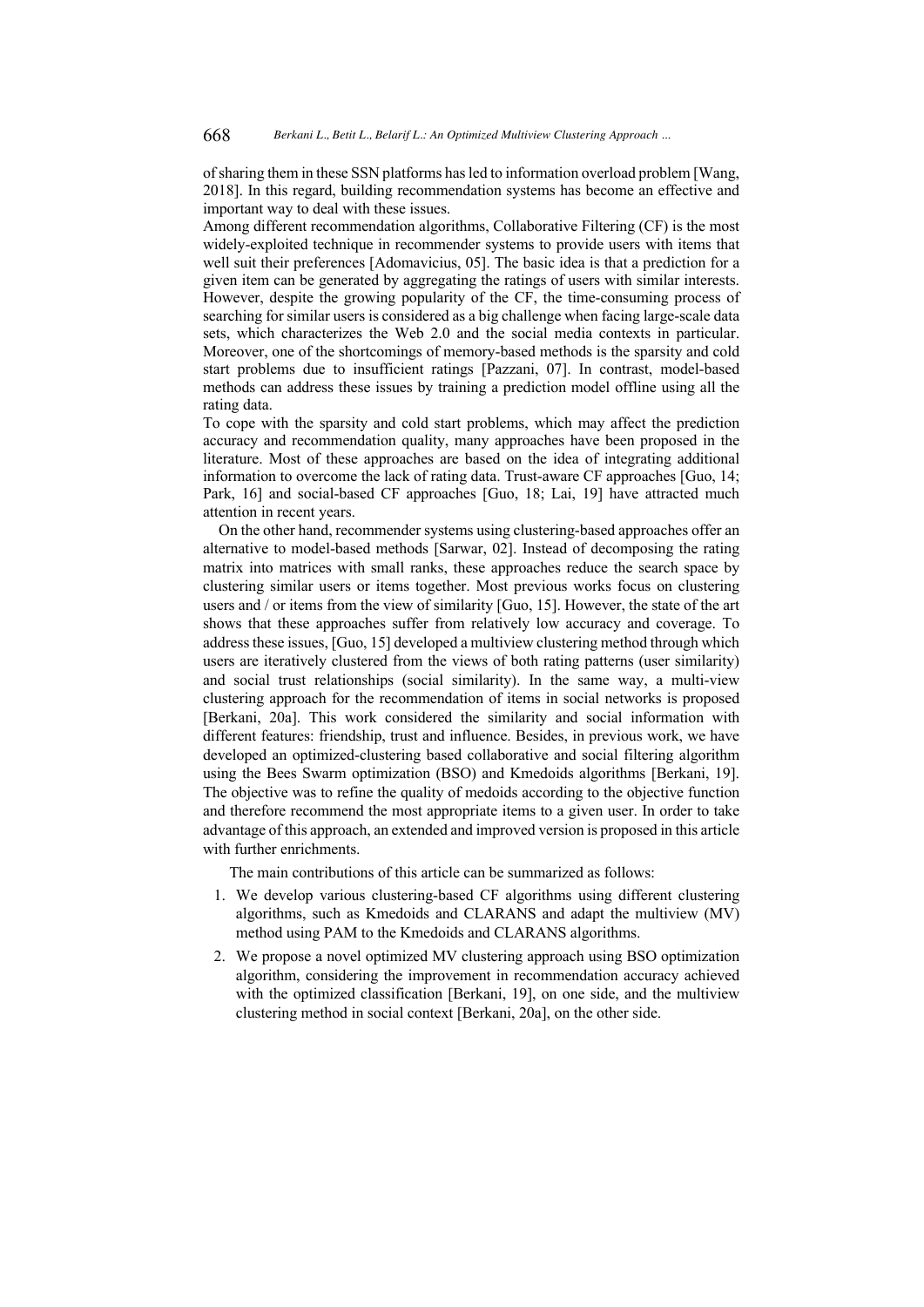3. We conduct extensive experiments using different datasets in order to confirm the effectiveness of the proposed MV clustering method in comparison with other methods and demonstrate the added value of the optimization on both, clusteringbased and MV method.

In our work, the selection of the initial medoids is optimized using BSO, in order to generate better partitions (i.e. refining the quality of medoids according to the objective function) and therefore increase the accuracy of the recommendations (i.e. recommending the most appropriate items to a given user). Then, users are iteratively clustered from the views of both user similarity (using users' assessments on items) and social information (friendships and trust). Finally for comparison purposes, prediction results are generated according to different hybridization.

The remainder of this paper is organized as follows: Section 2 presents some related work on social, trust-based and clustering-based recommender systems. Section 3 proposes a novel social recommender system of items using an optimized multiview clustering approach. Then in Section 4, experiments are conducted using two real-world datasets. Finally, Section 5 highlights the most important results and outlines some future research.

# **2 Related Work**

In this section, we review the existing related work through two main research threads: (1) social and trust-based recommendation; and (2) clustering-based recommendation approaches.

### **2.1 Social and Trust-based Recommendation**

According to [Ma, 11] social recommender systems use the social friends' network to enhance recommender systems, while trust-based recommender systems utilize the users' trust relations and consider that users have similar tastes to those of other users they trust.

Trust-based recommendations can improve the performance of traditional recommender systems as people trusting each other usually share similar preferences [Singla, 08]. Trust information has been widely used as an additional dimension to support model user preference in recommender systems. It has been combined in both types of recommendation: (1) in memory-based methods [Massa, 07; Guo, 14]; and (2) in model-based methods [Ma, 09; Jamali, 10]. Due to data sparsity of the input ratings matrix, the authors in [Massa, 04] replaced the step of finding similar users with the use of a trust metric. They proposed an algorithm that propagate trust over the trust network and estimate a trust weight that can replace the similarity weight. Massa and Avesani [Massa, 07] implemented a trust metric to detect trusted friends through trust propagation over the so called Web of trust. Other authors proposed a trust-based approach where the relationships between users are calculated by propagating trust and using traditional CF [Nazemian, 12]. In [Guo, 14], the authors incorporated trusted neighbours into the CF, by merging the ratings of trusted neighbours. The objective is to form a more complete rating profile for active users to solve the cold start and sparsity problems.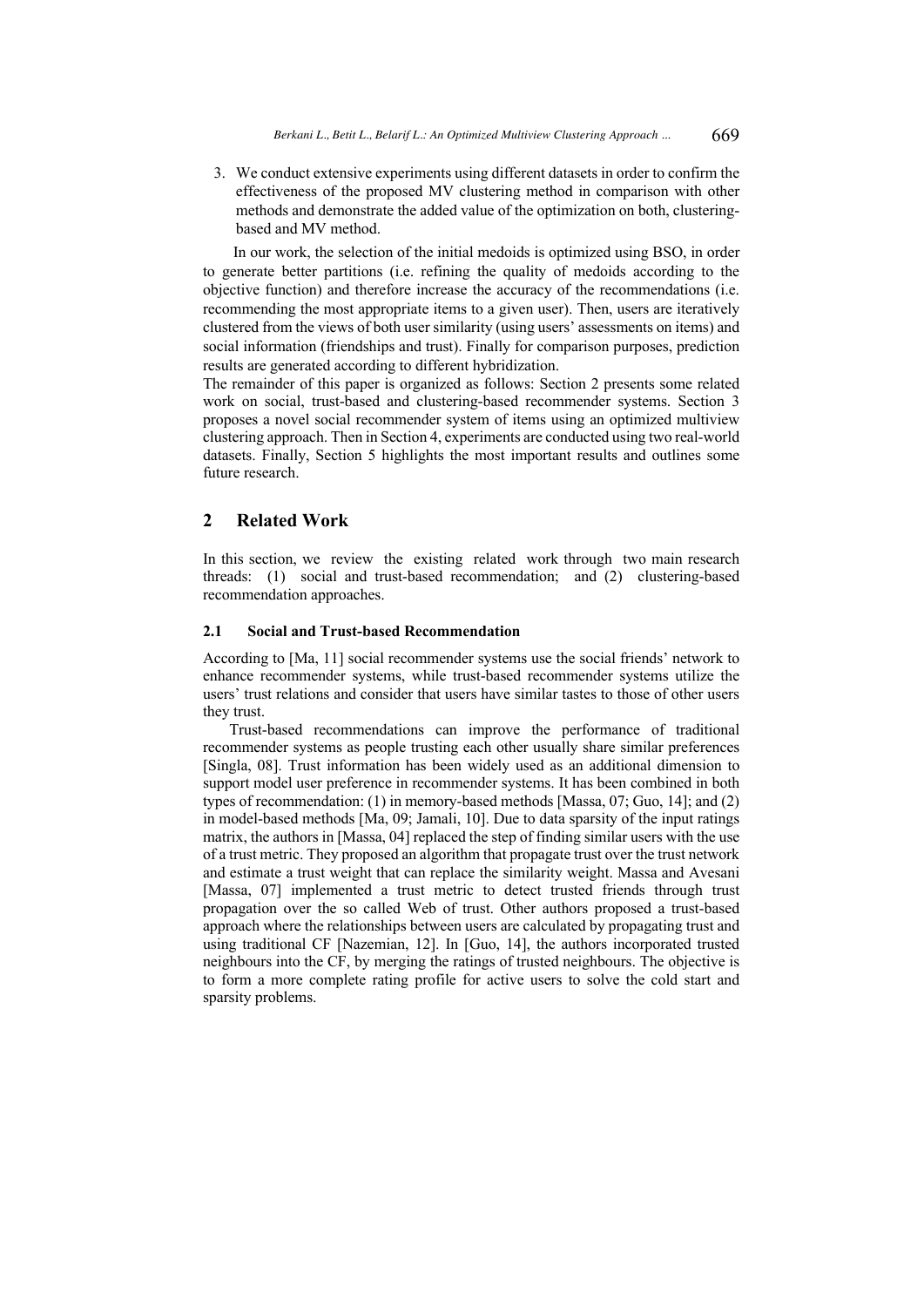670 *Berkani L., Betit L., Belarif L.: An Optimized Multiview Clustering Approach ...*

On the other hand, the use of social network information has been widely used. For instance, [Ma, 11] developed two methods: a matrix factorization framework with social regularization and a factor analysis approach based on probabilistic matrix factorization that exploits users' social network. Based on these two methods, Wang and Huang [Wang, 14] included the friendships as the regularization term to enhance the prediction accuracy. Recently, a social recommendation system based on users' attention and preferences was developed [Chen, 19].

### **2.2 Clustering-based Recommendation**

Clustering-based approaches are being demonstrated to be efficient and scalable to large-scale data sets. As a dimension-reduction method, they are capable of alleviating the sparsity of rating data [Pham, 11]. Recent works reported that by applying more advanced clustering method, the accuracy can be further improved and even outperform the other CF approaches [Bellogín, 12]. An incremental CF system based on a weighted clustering approach is proposed in [Salah, 16]. This approach aims to provide high quality recommendations with a very low computation cost.

Few works have tried to integrate social relationships into clustering-based methods with the aim of improving the performance of CF. For instance, in [Sun, 15], the authors proposed a social regularization approach that incorporates social network information, namely the users' friendships and rating records (tags) for the prediction of the recommendations. They used a bi-clustering algorithm to identify the most suitable group of friends for generating different final recommendations. In [DuBois, 09], the authors combined a correlation clustering algorithm and trust models together to derive trust from the connection distance in a trust network. However, only limited improvement is observed.

According to [Guo, 15] previous clustering-based approaches suffer from relatively low accuracy and, especially, coverage. To alleviate these issues, they developed a multiview clustering method through which users are iteratively clustered on the basis of rating patterns, in one view, and social trust relationships, in the other. Sheugh and Alizadeh [Sheugh, 15] proposed a multiview clustering based on Euclidean distance, merging similarity and trust relationships including explicit and implicit trusts. A web items recommendation system based on a multi-content clustering CF model was proposed in [He, 14]. Different views such as user ratings and user comments have been considered and users' preferences were analysed by their historical interaction features and additional behaviour features for an appropriate recommendation. Recently, a multiview clustering recommendation algorithm with additional social information (friendship, trust and influence) is developed [Berkani, 20a]. This work demonstrated the importance of combining these features and its positive impact on hybrid recommendation.

On the other hand, to our best knowledge, few works used optimization techniques in clustering-based recommender systems. A model-based CF based on a fuzzy cmeans clustering approach is considered in [Selvi, 17]. Because model-based CF suffers by higher error rate and takes more iteration for convergence, the authors proposed a modified cuckoo search algorithm to optimize the data points in each cluster in order to provide an effective recommendation. An optimized-clustering based collaborative and social filtering algorithm using BSO and Kmedoids algorithms, is proposed in [Berkani, 19].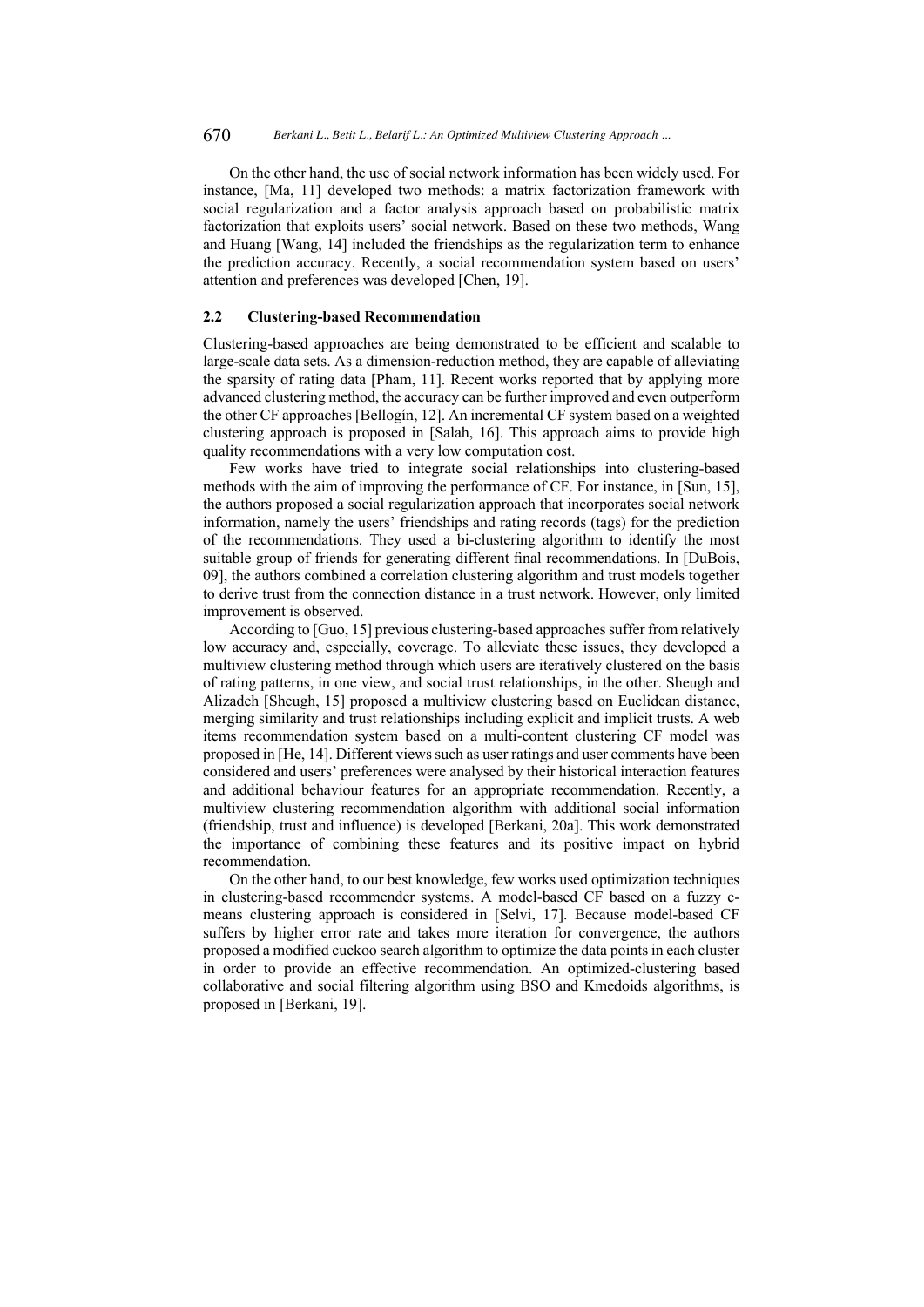### **2.3 Discussion and Research Issues**

Our study of related work confirmed the contribution of integrating social information with CF to improve the recommendation accuracy. On the other hand, the multiview clustering has been adopted in some works, as clustering-based approaches suffer from relatively low accuracy and, especially, coverage [Guo, 15]. Finally, to our best knowledge optimized multiview-based clustering methods have not been exploited in recommender systems. This motivates us to develop an optimized method that is capable of alleviating these issues and generate better partitions.

### **3 An Optimized Multiview Clustering-based Recommendation**

### **3.1 Overall Description of the Recommendation Framework**

Figure1 gives an overview of our recommendation approach. Several algorithms have been implemented for CF, social filtering (SocF) and hybrid filtering (HybF). The UCF, KCF, BSO-KCF abbreviations correspond respectively to the standard user-based CF, the clustering-based CF and the optimized clustering-based CF using the Bees Swarm optimization algorithm (BSO). Similarly, SocF, KSocF, BSO-KSocF algorithms correspond to the standard SocF, the clustering-based SocF and the optimized clustering-based SocF using BSO.

Moreover, different hybridization have been considered: (1) the weighted hybrid algorithm with different variants of combination: (i) the standard CF and SocF algorithms (W-HybF); (ii) the clustering-based CF and SocF algorithms (KHybF); and (iii) the optimized clustering-based CF and SocF algorithms using BSO (BSO-KHybF); (2) the multiview clustering based recommendation (MV); and (3) the optimized MV using BSO (BSO-MV) recommendation algorithms.

### **3.2 User's Profile Modelling**

We consider that each user is characterized by a set of information including the assessments made on resources, the list of friends and trust information. The similarity between two users is based on collaborative and social distance calculation:

**Collaborative distance:** The similarity calculation between two users,  $u$  and  $v$ , is based on the evaluation history, and uses the Pearson correlation function [Adomavicius, 05]. The distance between two users, *u* and *v*, denoted  $D_{Sim}(u, v)$  is calculated as follows:

$$
D_{Sim}(u, v) = 1 - Sim_{Pearson}(u, v)
$$
\n(1)

- **Social distance:** In order to determine the social relationship between users, two features have been used, namely: friendship and trust [Berkani, 20a]:
	- 1) *Extraction of the degree of friendship:* The extraction of the degree of friendship between two users is calculated with the Jaccard formula:

$$
Friendship (u, v) = \frac{|F_{u} \cap F_{v}|}{|F_{u} \cup F_{v}|}
$$
\n
$$
(2)
$$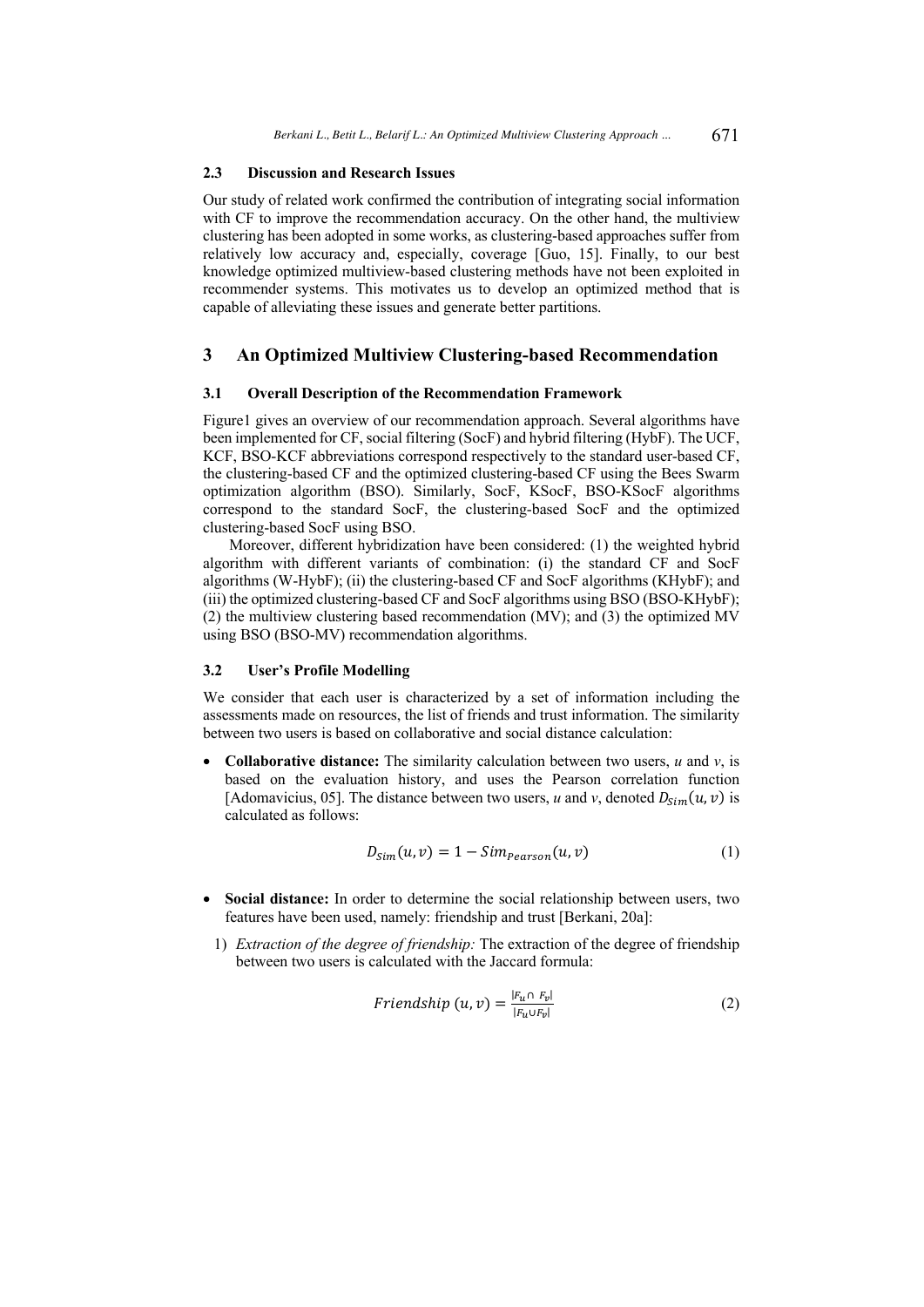where :  $F_u$  is the set of friends of *u* and  $F_v$  is the set of friends of *v*.

The distance  $D_{\text{Friendship}}(u, v)$  is calculated as follows:

$$
D_{Friendship}(u, v) = 1 - Friendship(u, v)
$$
\n(3)

2) *Extraction of the degree of*  $D_{\text{Trust}}(u, v)$  *:* There are several algorithms for the calculation of trust. We have chosen the six-level method [Guo, 15], which calculates how much two users u and v trust each other, considering a distance equal to six. The distance  $D_{\text{Trust}}(u, v)$  is calculated as follows:

$$
D_{Trust}(u,v) = 1 - Trust(u,v)
$$
\n(4)



*Figure 1: Overview of the BSO-MV clustering recommendation framework*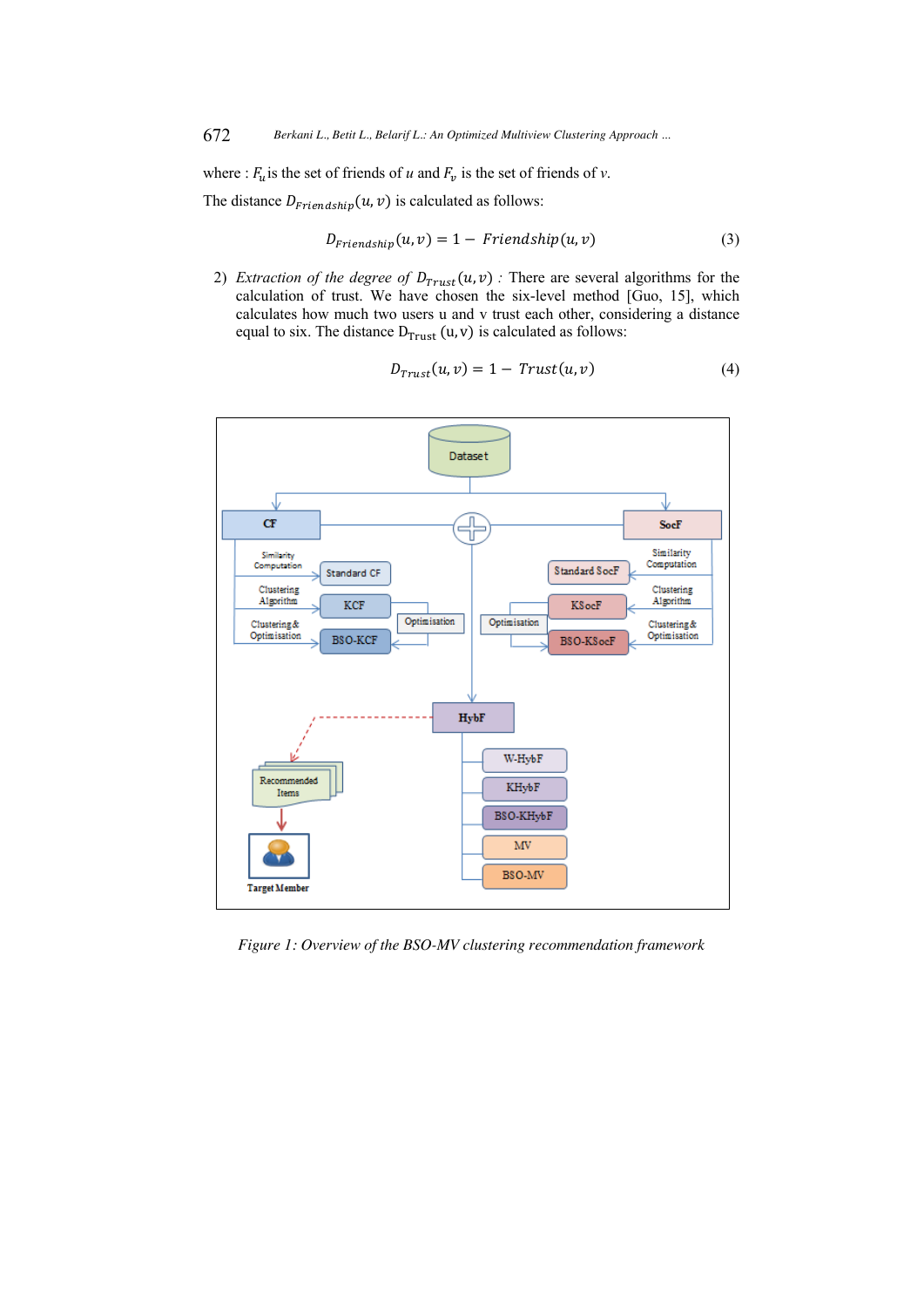#### **3.3 Collaborative and Social Recommendation Algorithms**

**For the standard CF,** we chose a memory-based CF approach and used the user-user based recommendation. In this approach, the system offers the possibility of identifying the best neighbours for a given user, using the ratings of users on items. As stated above, we adopted the Pearson correlation function to compute the similarity between users, i.e.  $Sim_{Pearson}(u, v)$ .

On the other hand, the standard SocF, considers trust and friendship features to calculate the social distance. A weighted formula was used to calculate the social distance:

$$
D_{Soc} = \beta_1 * D_{Trust} + \beta_2 * D_{Friendship}
$$
 (5)

where:  $\beta_1, \beta_2$ : represent the importance weights related, respectively, to trust and friendship, with:  $\beta_1 + \beta_2 = 1$ .

The pseudo algorithm below illustrates the standard SocF steps:

### **Algorithm 1 – SocF ( )**

**Input:** Active user  $U_a$ , The distances:  $D_{\text{Friendship}}$ ,  $D_{\text{Trust}}$ , Item<sub>j</sub>: Item, k: number of nearest neighbours to consider for prediction.

**Output:** Prediction  $(U_a$ , Item,).

#### **BEGIN**

1: Construct the  $D_{Soc}$  table using the weighted  $D_{Soc}$  formula (Formula 5);

2: Generate the clustering configuration based on  $D_{Soc}$ ;

3: Select the K closest neighbours in terms of  $D_{Soc}$ ;

4: Apply the prediction  $(U_a,Item_i)$  based on K nearest neighbours' assessments;

### **END.**

#### **3.4 Clustering-based Collaborative and Social Recommendation Algorithms**

The clustering-based CF algorithm (**KCF**) detects the community of the active user  $U_a$ using a clustering algorithm. The prediction will be based on users' evaluations that belong to the same cluster. The Kmedoids algorithm has been chosen as this algorithm is more robust to noise and outliers as compared to K-means because it minimizes a sum of pairwise dissimilarities instead of generating a centroid by calculating the average of all the values of each attribute of the cluster.

We have implemented different variants of the K-medoids algorithm: (1) the Partitioning Around Medoïd (PAM) algorithm [Kaufman, 87], which is the most common realization of k-medoid clustering; and (2) the clustering large applications based upon randomized search (CLARANS) algorithm [Ng, 02]. The PAM-based CF allows predictions based on clusters that are generated by the application of the PAM algorithm. PAM uses a greedy search which may not find the optimum solution, but it is faster than exhaustive search. The following is the PAM algorithm: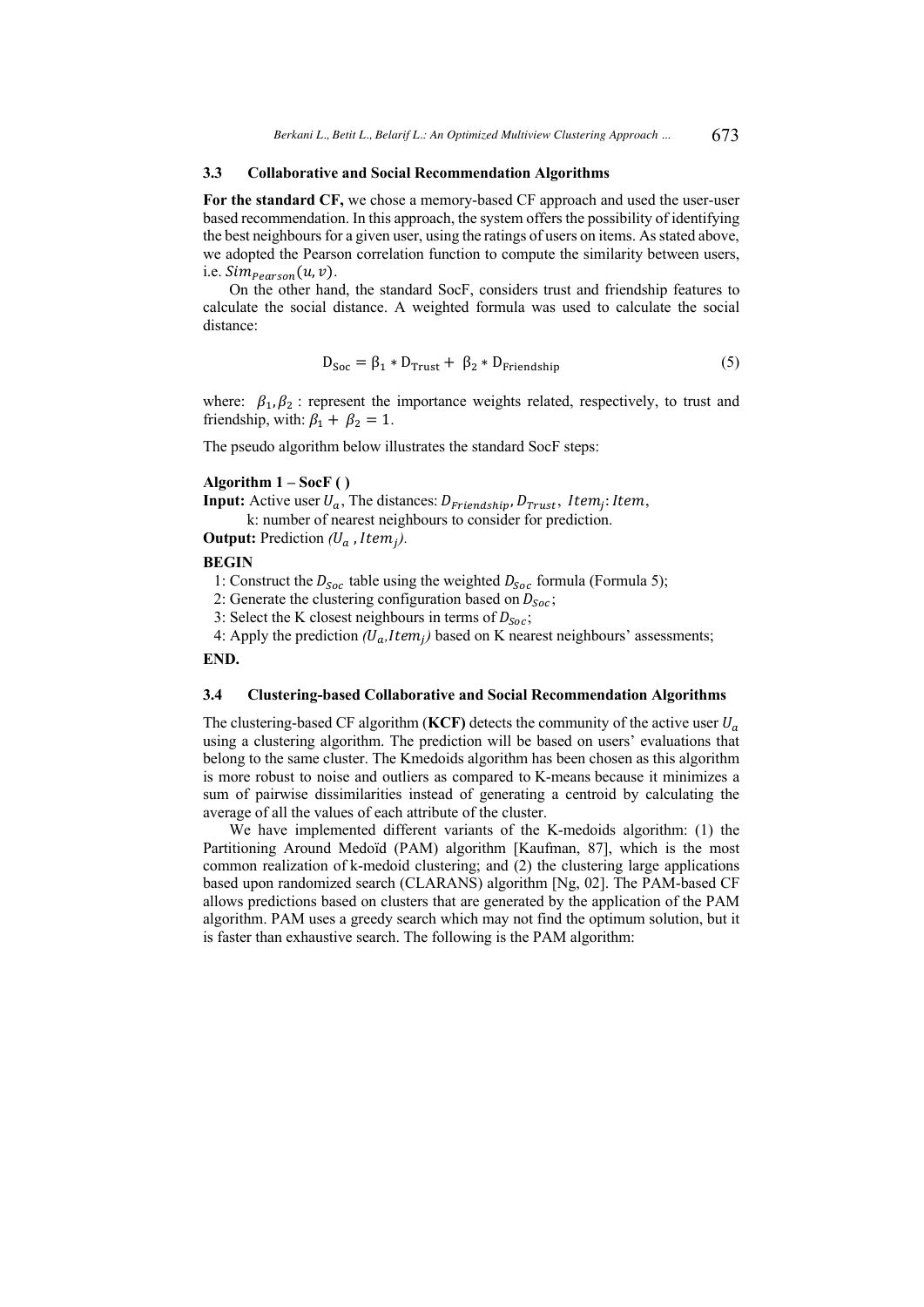#### **Algorithm 2: PAM Algorithm ( )**

Input: usage matrix, number of K clusters Output: sets of K cluster medoids. Begin Initialize K cluster medoids: Randomly designate K users; Calculate the initial cost; For each medoid *M* Do For each non medoid *O* Do Swap (M, O); Distribution (); Calculate-Cost(); If cost current iteration > cost previous iteration Then Undo (M, O) End If If no change Then exit algorithm; End If Done Done End. where: *Swap (M, O)*: replaces the medoid *M* by the user *O*; *Undo (M, O)*: cancel the swap of *M* by *O*; *Distribution*: Find the closest cluster for each user in the matrix by calculating the Pearson correlation between the user and the K Medoids; and *Cost*: is an objective function that is intended to be minimized, as follows:

$$
Cost = min \sum_{c \in C} \sum_{u,v \in C} d(u,v) \tag{6}
$$

where: C is the set of clusters (partitions) resulting from the K-medoïds algorithm;  $u, v$  are two users, where  $v$  belongs to the cluster and  $u$  is the medoid of the latter.

The following is the PAM-based CF algorithm:

### **Algorithm 3: PAM-based CF Algorithm ( )**

**Input**  $D_{Sim}$ , Active user $U_a$ , *Item<sub>i</sub>*, *K*: number of medoids. **Output:** Prediction for the active user  $U_a$  on Item<sub>i</sub>.

#### **Begin**

- 1- Random selection of initial K medoids set (Init\_Medoids);
- 2- Application of PAM with Init\_Medoids using  $D_{Sim}$  distance;
- 3- Identification of the cluster of  $U_a$ .
- 4- Prediction (U<sub>a</sub>, Item<sub>i</sub>).

#### **End**.

The clustering-based SocF algorithm (KSocF) is similar to the KCF algorithm, replacing the collaborative distance  $\bm{D}_{Sim}$  by the social distance  $\bm{D}_{Soc}$ .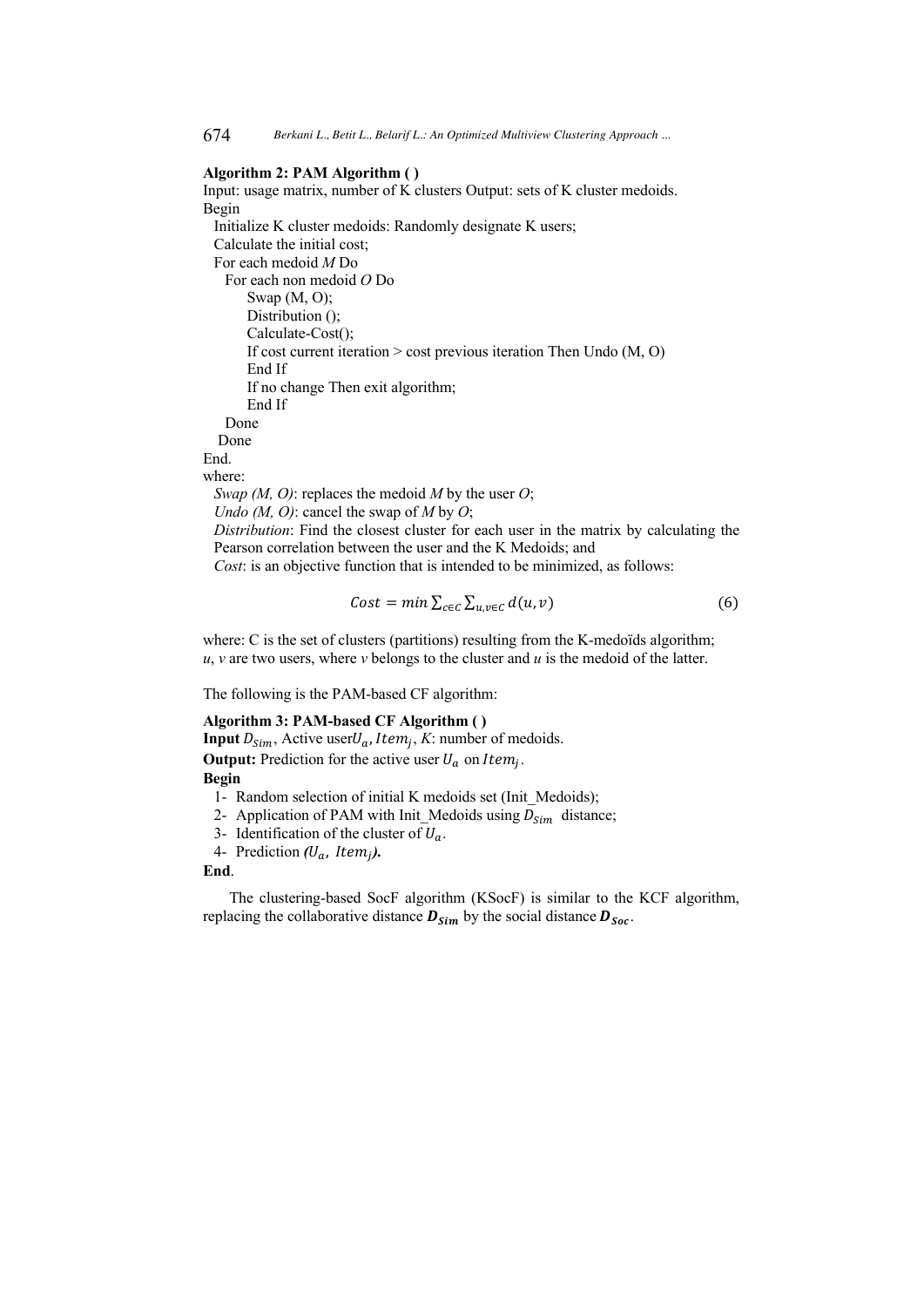### **3.5 BSO Clustering-based CF and SocF algorithms**

#### **3.5.1 BSO clustering-based CF algorithm**

Kmedoids clustering technique is based on a random selection of medoids, thus we are going to apply the BSO meta-heuristic for an optimized selection of initial medoids. We describe below the process of the BSO clustering-based CF algorithm:

- 1. Calculate the distances of  $U_a$  with the other users, based on the user-item rating matrix, then store the result in the  $D_{Sim}$  table.
- 2. Choose one of the partitioning clustering techniques (Kmedoids, PAM or CLARANS).
- 3. Apply the BSO for the medoids selection, which will return the best found reference solution.
- 4. Calculate the distances between the users and the medoids stored in the solution table.
- 5. Generate the final clustering configuration.
- 6. Identify the community of the active user  $U_a$ .
- 7. Apply the prediction formula.

# **3.5.2 BSO adaptation for clustering techniques**

The BSO process adapted for our medoids selection problem is described as follows:

*1- Solution space:* is the set of identifiers of existing users in the database, where each solution is represented by a vector of size *k*, where *k* is the number of partitions (number of medoids).

*2- Evaluation of a solution:* the fitness of a solution is the sum of the distances between each non-medoid user *U* and the medoid *m* of the least distant solution to *U*, according to the following formula:

$$
Fitness(S) = \sum_{\omega \cap S = \emptyset} U_{\epsilon \omega} \sum_{m \epsilon S} \min(d^2(U, m)) \tag{7}
$$

where:

*U*: is a non medoid user; *m*∶ a medoid of a solution S; and *ω*: is a set of all non-medoids users.

*3- Bees exploration space:* the search process is initiated by a reference solution called "*Sref"* which initially contains the vector of the initial medoids representing the scout bee. Once *Sref* is built, it will determine the *SearchAr*ea (i.e. the area to be exploited). This area consists of all the possible solutions. To build the bee exploration space, we used a method that generates new solutions dispersed in the search space from the *Sref* solution using the empirical parameter "*flip"*, which will model a distance between the solutions.

*4- Neighbourhood of a solution:* after the generation of solutions, each artificial bee begins to explore the region which has been assigned to it to determine the best local neighbour solution. In order for the artificial bees to be able to carry out the local search, it would first be necessary to seek the neighbourhood of each solution.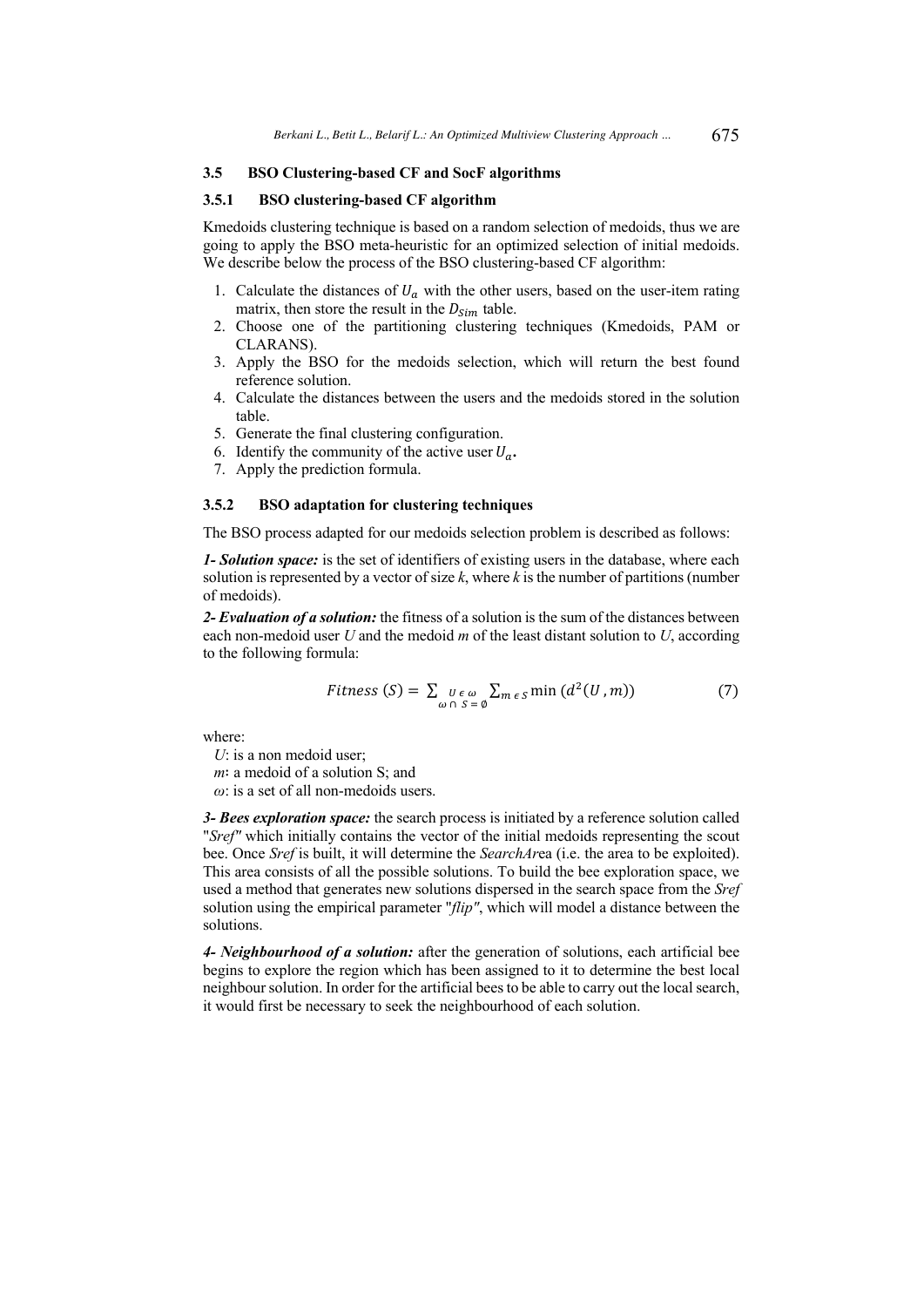For our case, we exploited non-medoid users who belong to clusters whose medoids of the solution in question are representatives of the latter (by ordering them from the closest to the most distant relative to the medoid of their cluster).

In order to avoid the worst case of complexity by exploring all the points of the clusters, we proposed the following formula which allows us to explore a large number of points which depends on the size of the cluster in question. The number of neighbours of a solution is given by the following formula:

$$
Nb\_Neighbours = \sum_{m \in S} \frac{1}{Threshold} * |C_m|
$$
 (8)

where:

*Threshold*: represents the proportion of the size of the cluster to be explored; *m*: is the medoid;  $C_m$ : is the cluster having *m* as representative medoid; and *S*: represents a solution.

Once the neighbourhood of the solution has been identified and the local search has been carried out, each bee will store the solution in the Dance table, which is visible to all the other bees. Once all the solutions have been placed in the Dance table, the solution that minimizes the objective function is selected as the best solution, and will then become a reference solution for the next iteration. The reference solutions are inserted in the taboo list in order to avoid exploring regions already visited.

To avoid the stagnation problem, we adopted the principle of dispersion, by choosing the most distant solution from the explored one. Let's consider "*S1*" be the stagnant solution, "*S"* the most distant solution from *S1* which is chosen from the *Dance* table and is selected using the following formula:

$$
S = Max^{Dance\_Size} \sum_{i=1}^{K} \sum_{j=1}^{K} \text{Min}_{t=0}^{K} d(m_j, r_t)
$$
(9)

where:

*Dance Size:* is the size of the *Dance* table containing the solutions;  $r_t$ : is the medoid of the  $S_i$  solution which belongs to the *Dance* table; and  $m_i$ : is the medoid of the  $S_i$  we want to get away from.

Once the max iteration is reached, we will keep the best configuration, which minimizes the objective function.

### **3.6 Hybrid Recommendation Algorithm**

### **3.6.1 The weighted hybrid algorithm (W-HybF)**

The W-HybF combines the interests based similarity of users with their social similarity weight to compute the overall similarity between two users as follows:

$$
Sim_{Hyb}(u_1, u_2) = \alpha * Sim_{Pearson}(u_1, u_2) + \beta * Sim_{Soc}(u_1, u_2)
$$
 (10)

where:  $\alpha$  and  $\beta$  are weights that express a priority level, with  $\alpha + \beta = 1$ .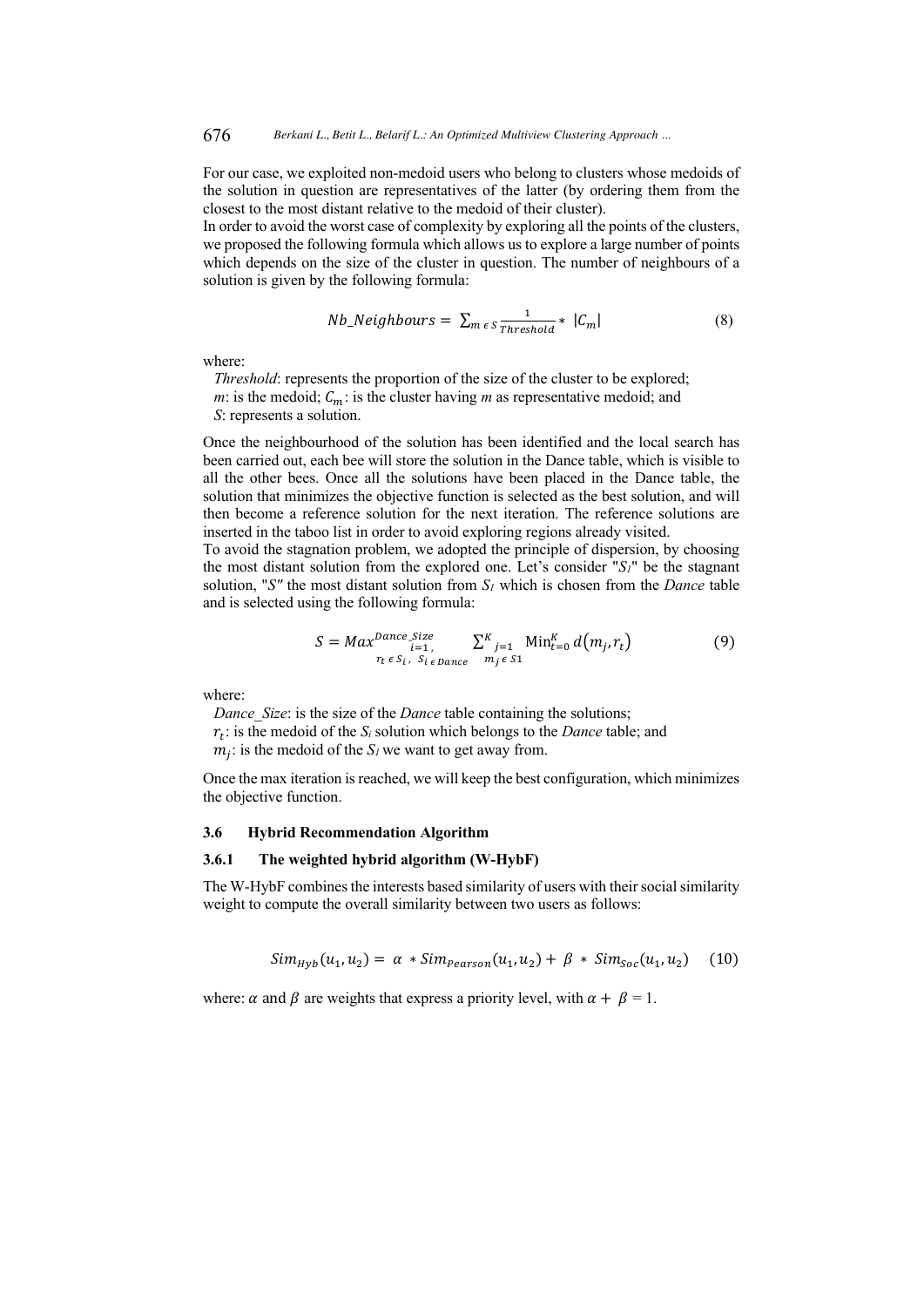The Hybrid Distance *DHyb* is calculated as follows:

$$
D_{Hyb} = \alpha * D_{Sim} + (1 - \alpha) * D_{Soc}
$$
\n
$$
(11)
$$

This algorithm starts by calculating the distances between the active user  $U_a$  and all the other users by applying the previous formula (Formula 11), in order to identify the k nearest neighbours to  $U_a$ . Then the prediction function will be applied.

### **3.6.2 The clustering-based hybrid algorithm (KHybF)**

The KHybF algorithm combines the KCF and the KSocF algorithms in the same way as with the W-HybF. Two variants of this algorithm can be considered, combining the CF with trust and friendship social information (KCFSoc) or with trust information (KCFTrust).This algorithm proceeds according to the following steps:

- Calculate the distances between  $U_a$  and the other users using  $D_{Hv}$ ;
- Generate a final configuration of clustering;
- Identify the cluster associated with the active user;
- Calculate the predictions using the harmonic average weighted prediction formula considering the users of the cluster which contains  $U_a$ .

### **3.6.3 The optimized clustering-based hybrid algorithm (BSO-KHybF)**

The weighted optimised clustering-based hybrid algorithm combines the BSO-KCF and the BSO-KSocF algorithms in the same way as with the KHybF. The only difference is that in this case the clusters generated have been optimized with the BSO metaheuristic.

#### **3.7 BSO Multiview Clustering-based Recommendation**

The multiview clustering algorithm presented by [Guo, 15] combines the trust and similarity information, where two classification processes run in an alternative way and end with an integration phase to generate a final multiview classification. We have adapted this algorithm by considering similarity and social information (friendship and trust) and applying the BSO algorithm for an optimized selection of the initial medoids (BSO-Initial-Medoids-Optimization). The optimized clustering-based MV is executed according to the following steps (see Algorithm 4):

- ─ *Step 1:* This step allows an optimized selection of the initial medoids. First a randomly selection of social medoids is done. Then, this selection is optimized using the BSO algorithm. Finally, a generation of social clustering  $C_{Soc}$ configuration is done based on  $D_{Soc}$ .
- ─ *Step 2:* In this step, the classification will be done using a clustering algorithm (Kmedoids, PAM or CLARANS) once according to the social view, and another time according to the similarity view, while passing the resulting medoids from each classification step to the next classification that will follow. Thus two clustering configurations of different views *Csoc* and *Csim* will be built.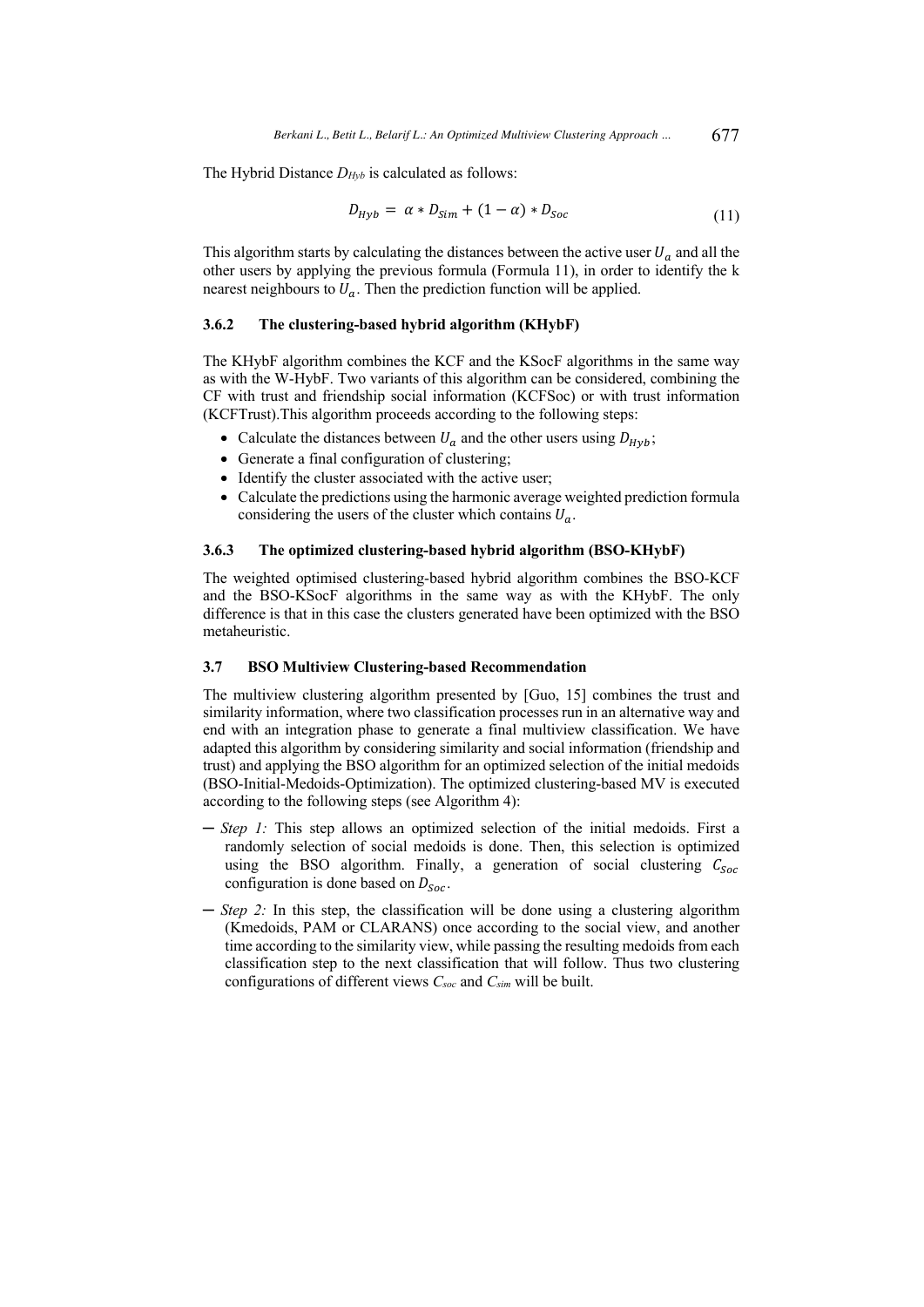#### 678 *Berkani L., Betit L., Belarif L.: An Optimized Multiview Clustering Approach ...*

- ─ *Step 3:* Apply an integration algorithm [Guo, 15]. The social and similarity clusters are taken as input, and user clusters are obtained as output. The integration will be triggered by a criterion, i.e., the number of cluster members being less than a cluster threshold  $\theta_c$ . For each cluster  $C_{Soc}$  in the clusters  $C_{Soc}$ , if the criterion is satisfied, the integration will proceed. If we find another cluster  $C_t^j$  that achieves the minimum average distance between each member  $u$  in  $C_{Soc}^i$  and the medoid centroid  $m_{Soc}^{i}$  of cluster  $C_{Soc}^{j}$ , all the members of cluster  $C_{Soc}^{i}$  will be merged into cluster  $C_{Soc}^j$ . The cluster  $C_{Soc}^i$  will be pruned regardless of whether it will be merged or not. After processing social clusters  $C_{Soc}$ , we repeat the procedure by replacing  $C_{Soc}$  with similarity clusters  $C_{Sim}$ . Finally, the clusters are combined in a pairwise manner and returned as output. The pairwise combination is due to the iterative procedure, where the cluster medoid is derived from the previous clusters from the other view.
- ─ *Step 4*: With the adopted hybridization technique, a user can belong to at most two clusters, due to the integration step (step 3). Once the final configuration is obtained, we will only have to identify the community of the user  $U_a$  to be able to calculate its prediction on the item *j* to recommend. The latter can belong either to a single cluster "C" and thus the generation of prediction  $P_{U_a,j}^C$  will be done with the formula of the harmonic mean, or it will belong to the intersection of two clusters, in this case the prediction generation will proceed in two ways [Berkani, 20a]:
	- 1. *The Harmonic average method:* let us start with the most trivial method that will be noted *AVG*, which consists in calculating the average of the two predictions:  $P_{U_a,j}^{C_1}$  and  $P_{U_a,j}^{C_2}$  applying the formula of the harmonic mean and considering the two clusters  $C_1$  and  $C_2$  separately where  $U_a$  appears, as follows:

$$
AVG = \frac{1}{2} (P_{U_a,j}^{C_1} + P_{U_a,j}^{C_2})
$$
\n(12)

2. *The SVR regression-based method:* in order to improve our results, we applied a second method for the generation of predictions for the active user, which belongs to the intersection of two clusters. This method involves using supervised classification for the prediction, using the SVR regression technique.

The algorithm 4 adapted from [Guo, 15] is described as follows:

### **Algorithm 4: BSO-MV ( )**

**Input:** Distance matrix  $D_{Sim}$ ,  $D_{Triendship}$ ,  $D_{Trust}$ , cluster number k,  $\beta_1$  and  $\beta_2$ (importance weights of trust and friendship respectively used in Formula 5 to calculate the social distance  $D_{\text{soc}}$ ); **Output:** user clusters C  $P \leftarrow 0$ : Randomly select k medoids  $m_{Soc}$  from social users  $\theta_{Soc}^0 \leftarrow m_{Soc}$  $\theta_{soc}^0$   $\leftarrow$  BSO-Initial-Medoids-Optimization ( $\theta_{soc}^0$ ); Calculate  $D_{soc}$  (v,  $m_{soc}$ ) using Formula 5;  $C^0$ <sub>Soc</sub>  $\leftarrow$  v, given min ( $D_{soc}$  (v,  $m_{soc}$ ));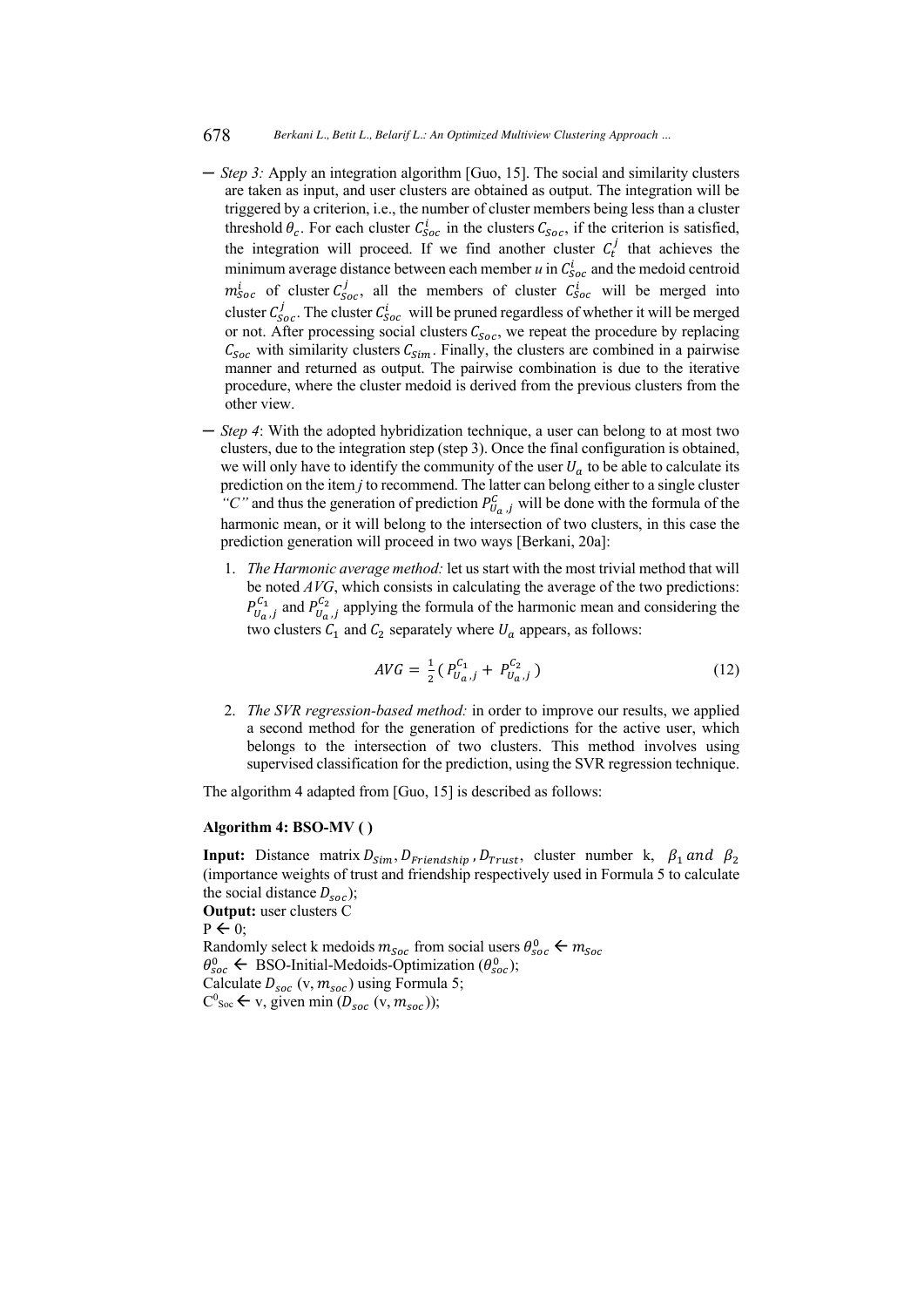**While** medoids changed **and <** max iterations **do**

 $p \leftarrow p + 1$ ;  $\theta_{sim}^p \leftarrow \theta_{soc}^{p-1}$ ; Swap $(m_{sim}$ , u),  $u \in C_{soc}^{p-1}$ ; //Clustering Algorithm : K-medoids / CLARANS Calculate  $sum_{sim} (u) = \sum_{v} D_{sim}(u, v), v \in C_{soc}^{p-1}$ ; **If**  $sum_{sim}$  (u)  $\leq$   $sum_{sim}$  ( $m_{soc}$ ) **then**  $m_{sim} \leftarrow u$ ;  $\theta_{sim}^p \leftarrow m_{sim}$ ;  $C_{sim}^p \leftarrow v$ , for  $Vv$ , find  $m_{sim}$  s.t. min  $(D_{sim} (v, m_{sim}))$ ;  $p \leftarrow p+1$ ;  $\theta_{soc}^p \leftarrow \theta_{sim}^{p-1}$ ; swap( $m_{soc}$ , u), u  $\in C_{soc}^{p-1}$ ; //Clustering Algorithm : K-medoids / CLARANS Calculate  $sum_{soc} (u) = \sum_{v} D_{soc}(u, v), v \in C_{sim}^{p-1}$ ; **If**  $sum_{soc}$  (u)  $\leq$   $sum_{soc}$  ( $m_{sim}$ ) **then**  $m_{Soc} \leftarrow u$ ;  $\theta_{soc}^p \leftarrow m_{Soc}$ ;  $C_{soc}^p \leftarrow v$ , for  $Vv$ , find  $m_{soc}$  s.t. min( $D_{soc}$  (v,  $m_{soc}$ )); **Return** C  $\leftarrow$  Integrate ( $C_{soc}^p, C_{sim}^{p-1}$ );

### **4 Experiments**

We conducted empirical experiments in order to evaluate the proposed optimized MV clustering-based recommendation approach. Two main research questions have been studied: (1) demonstrate the added value of using BSO optimization on clustering for the different algorithms (KCF, KSocF, KHybF); and (2) compare the optimized MV approach with existing baselines and related work. In these evaluations, we will also show how social information, composed eventually of several features, can contribute to the improvement of the recommendation.

The experiments have been done using two real-world data sets, namely: Flixster1 and FilmTrust2. Flixster.com is a movie sharing and discovering website where users can report their movie ratings (in the range from 0.5 to 5.0 with step 0.5) and where the trust information is symmetric. FilmTrust allows users to share movie ratings and explicitly specify other users as trusted neighbours. Ratings are ranged from 0.5 to 4.0 with step 0.5. For comparison purposes, we used the same data sample sizes as those used in [Guo, 15]. The statistics of these sample data sets are shown in Table 1:

| Dataset    | # Users | #Items | <b>#Ratings</b> | #Trust | Density (%) |
|------------|---------|--------|-----------------|--------|-------------|
| Flixster   | 5000    | 13527  | 264,540         | 2898   | 0.39        |
| Film Trust | 508     | 2071   | 35.497          | 2853   | 14          |

*Table1: Statistics of the sample datasets*

<sup>1</sup> Flixster.com

<sup>2</sup> http://www.librec.net/datasets.html.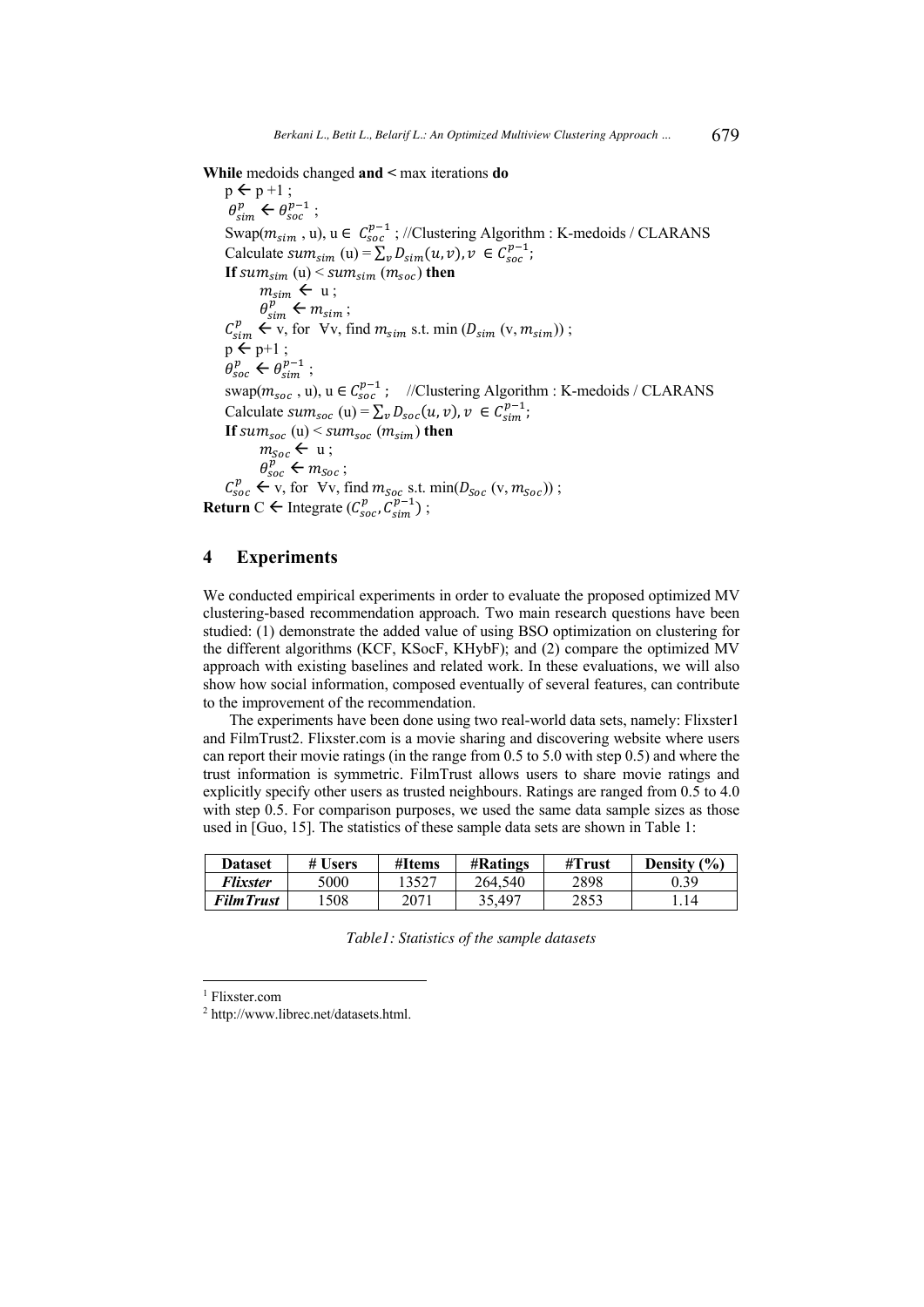### **4.1 Metrics**

The performance evaluation of the different algorithms is measured in terms of recommendation accuracy. Mean absolute error (MAE) and root mean square error (RMSE) have been used as they are the most popular predictive metric to measure the closeness of predictions relative to real scores (smaller values indicate better accuracy).

$$
MAE = \frac{\sum_{u,i \in \Omega} |r_{u,i} - p_{u,i}|}{|\Omega|} \tag{13}
$$

$$
RMSE = \sqrt{\frac{\sum_{u,i \in \Omega} (r_{u,i} - p_{u,i})^2}{|\Omega|}}
$$
(14)

where:

 $Ω$ : is the set of test assessments and  $|Ω|$  indicates the cardinality of the set  $Ω$ ;  $r_{u,i}$ : is the rating given by the user *u* on the item *i*; and  $p_{u,i}$ : is the rating prediction of the user *u* on the item *i*.

#### **4.2 Baselines**

To demonstrate the effectiveness of our optimized multiview clustering approach, we have implemented the following baselines and related work, using Kmedoids and CLARANS algorithms:

- **KCF:** is the clustering-based CF algorithm, where users are clustered according to the rating information by k-medoids or ClARANS algorithms, and item predictions are generated using similarity as user weights.
- **KNN-CF:** is the convolutional CF algorithm, where users are clustered according to the k nearest neighbor algorithm [Sarwar, 01].
- **KSocF:** is the clustering-based SocF algorithm, where users are clustered according to the social distances (trust and friendship) by k-medoids or ClARANS algorithms.
- **KTrust:** this baseline is a specific case of KSoF considering only the Trust information.
- **KCFTrust (KCFT):** is a variant of the KCF method that computes user weights by the harmonic mean of similarity and trust for rating prediction.
- **KCFSoc:** is a variant of the KCF method that computes user weights by the harmonic mean of similarity and social information (trust and friendship).
- **KNN-CFSoc:** is a variant of KNN-CF method that computes user weights by the harmonic mean of similarity and social information for rating prediction. This algorithm has been considered as a naive classification method, which is independent of the principle of multiview and partitioning of users by clustering algorithms.
- **MV-Trust:** is the multiview k-medoids method proposed by [Guo, 15] that clusters users using both ratings and trust information.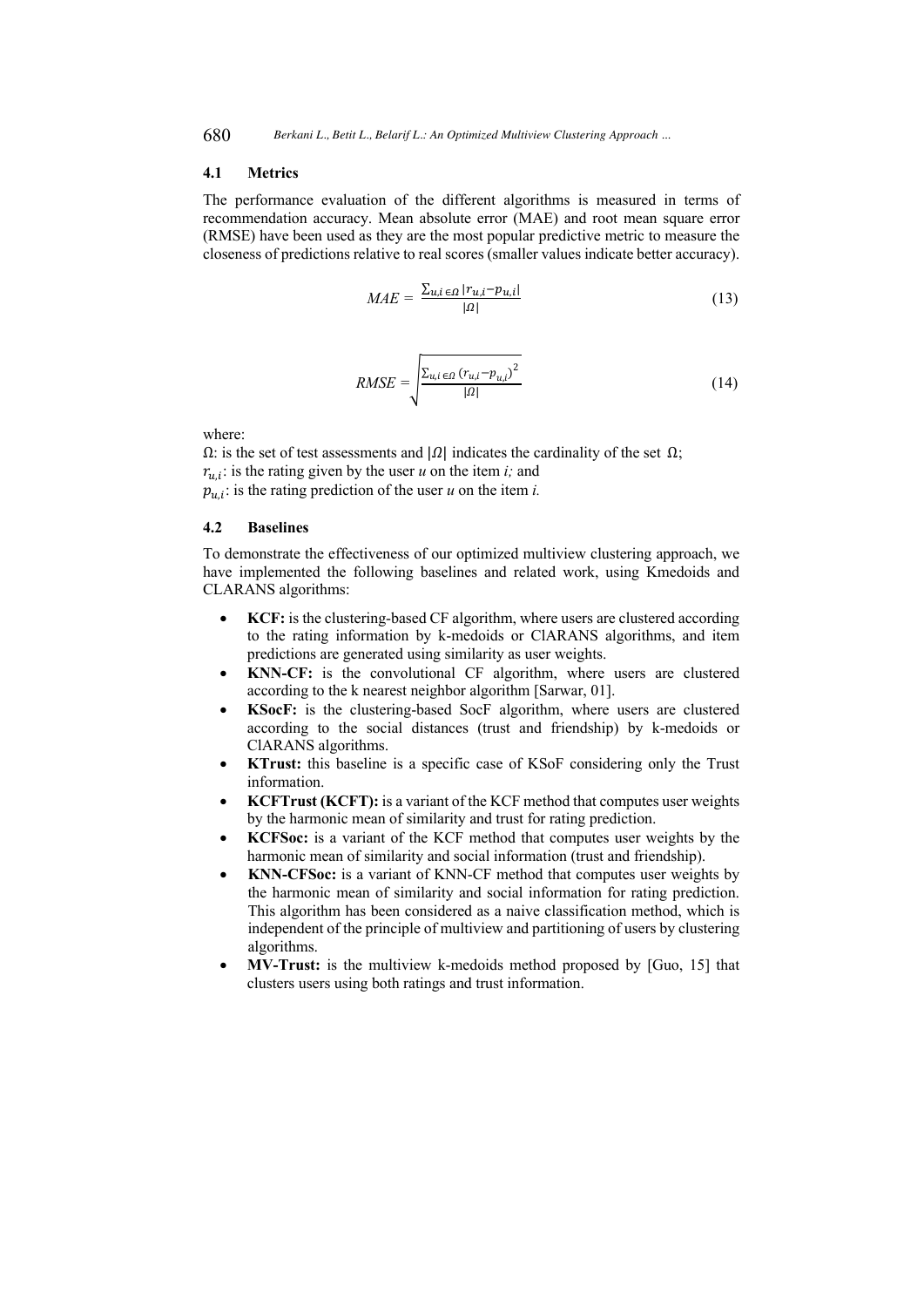- **MV-Soc:** is the multiview method using both ratings and social information (trust and friendship).
- **BSO-MV-Soc:** is our approach, that optimizes the MV method using both ratings and social information.
- **BSO-MV-Trust:** is a variant of our approach, that optimizes the MV method using both ratings and trust information.

### **4.3 Evaluation results**

### **4.3.1 Contribution of optimisation on clustering-based recommendation**

We have studied the contribution of optimization on the different clustering-based recommendation algorithms. This evaluation was carried out using FilmTrust and Kmedoids algorithm, where the number of clusters K is varied from 10 to 100. Figure 2 shows that BSO-KCF gives better performance than KCF. The optimized selection of initial medoids allows an improvement of the clustering and therefore enhances the recommendation accuracy.



*Figure 2: Evaluation of KCF and BSO-KCF* 

As illustrated in Figure 3, the optimization of KSocF gives better performance, considering the two variants of social information: (1) Trust; and (2) trust with friendship.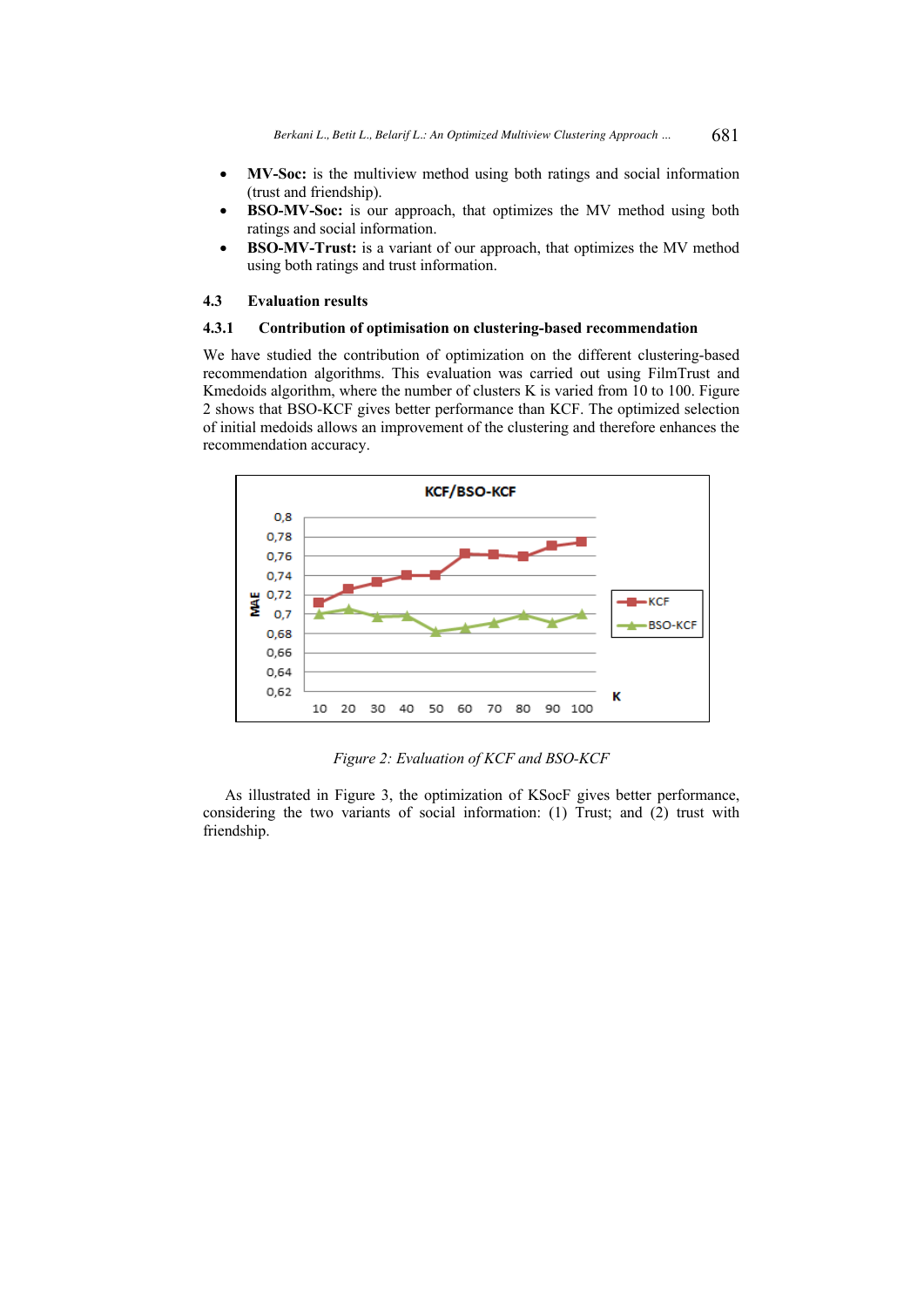

*Figure 3: Evaluation of KTrust / KSoc and BSO-KTrust / BSO-KSoc*

In order to evaluate the impact of optimization on clustering-based hybrid algorithms, namely: KCFT and KCFSoc, we compared them with the BSO-KCFT and BSO-KCFSoc algorithms respectively.



*Figure 4: Evaluation of KCFT / KCFSoc and BSO-KCFT / BSO-KCFSoc*

The results obtained demonstrate the advantage of using BSO on the clusteringbased recommendation algorithms. Figure 4 shows that the better recommendation accuracy is obtained with BSO-KCFSoc.

### **4.3.2 Contribution of the SVR module on the MV clustering method**

The authors in [Guo, 15] demonstrated the effect of the SVR module on the MV method using Kmedoids algorithm. This module significantly performs better than the harmonic average (AVG) method. In order to confirm this contribution, we have performed this same evaluation using CLARANS algorithm.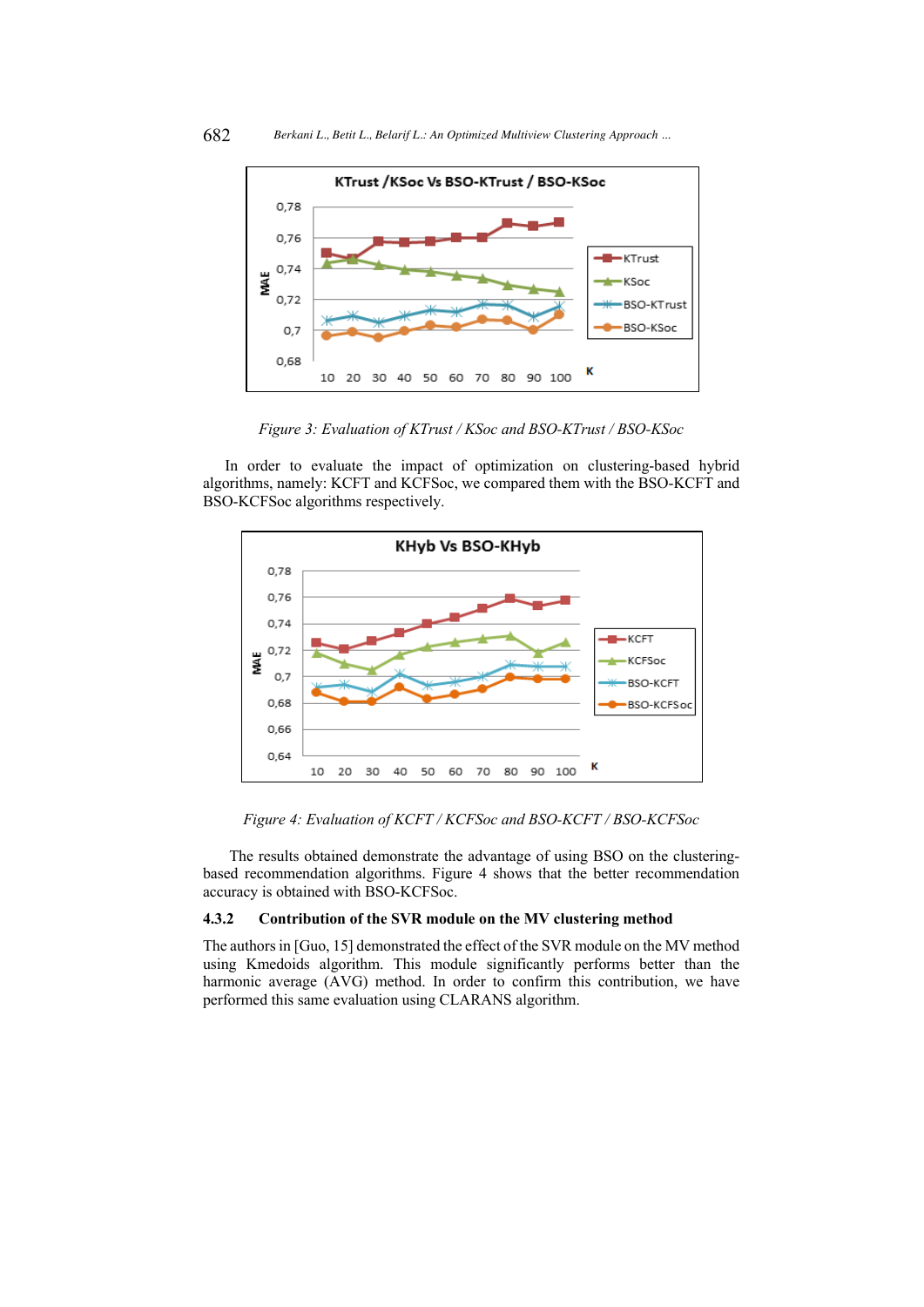Figure 5 demonstrates that this module performs better than AVG, for the two datasets FilmTrust and Flixster, as it has achieved the highest recommendation accuracy (i.e. lowest MAE and RMSE) with the variation of the number of clusters.



Flixster (MAE) - CLARANS Flixster (RMSE) - CLARANS *Figure 5: Evaluation of the SVR module using CLARANS*

### **4.3.3 Contribution of the optimisation on the MV clustering method**

We compared the BSO-MV algorithm with the baselines and related work, considering the two variants of social information (trust / trust and friendship). Figure 6 illustrates the results obtained with BSO-MV-Trust using FilmTrust with Kmedoids and CLARANS clustering algorithms.

This evaluation allowed us to show the performance of the BSO-MV algorithm, which reached a better MAE value equal to 0.6711 for K equal to 70 with Kmedoids and 0.6651 for K equal to 19 with CLARANS for the BSO-MV-Trust algorithm. For the same values of the number of clusters K, the values of MAE are equal to 0.6888 and 0.6774 respectively with the MV-Trust algorithm.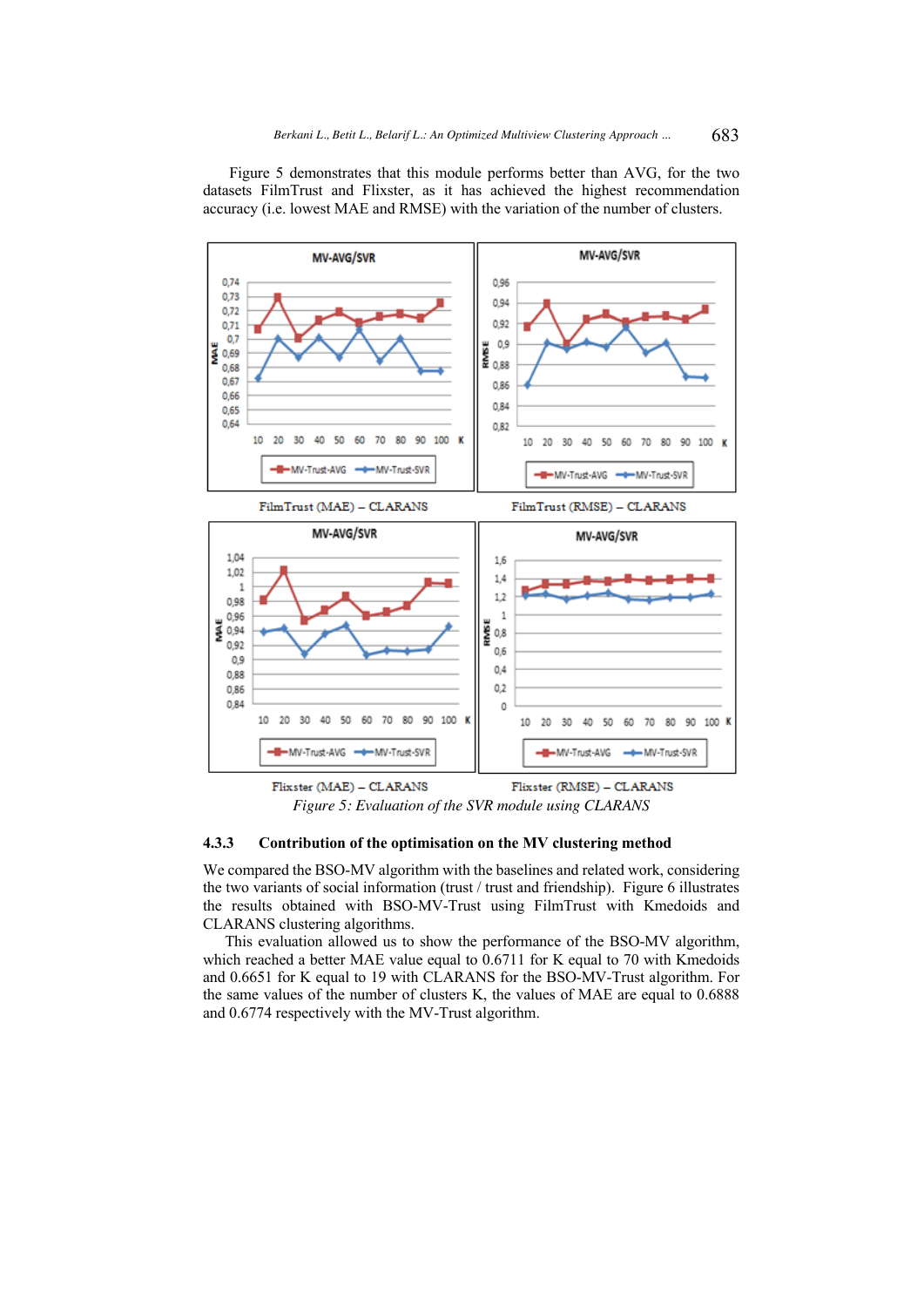### 684 *Berkani L., Betit L., Belarif L.: An Optimized Multiview Clustering Approach ...*

On the other hand, we can see that the KCFT algorithm gives better performance than the two algorithms KCF and KTrust, showing that the integration of the Trust information has improved the recommendation accuracy of the KCF. However, the MV remains better than KCFT hybridization, demonstrating the contribution of multiview clustering. The BSO-MV algorithm confirms its effectiveness by improving the performance of MV due to the optimized selection of the intial medoids before starting the multiview clustering.



*Figure 6: Evaluation of the BSO-MV-Trust algorithm using Kmedoids and CLARANS*

We carried out the same evaluation, considering social information (trust and friendship). Similarly, Figure 7 illustrates the results obtained with BSO-MV-Soc using FilmTrust with Kmedoids and CLARANS clustering algorithms. The results obtained confirm the previous evaluation for all the algorithms, which have progressed in the same way.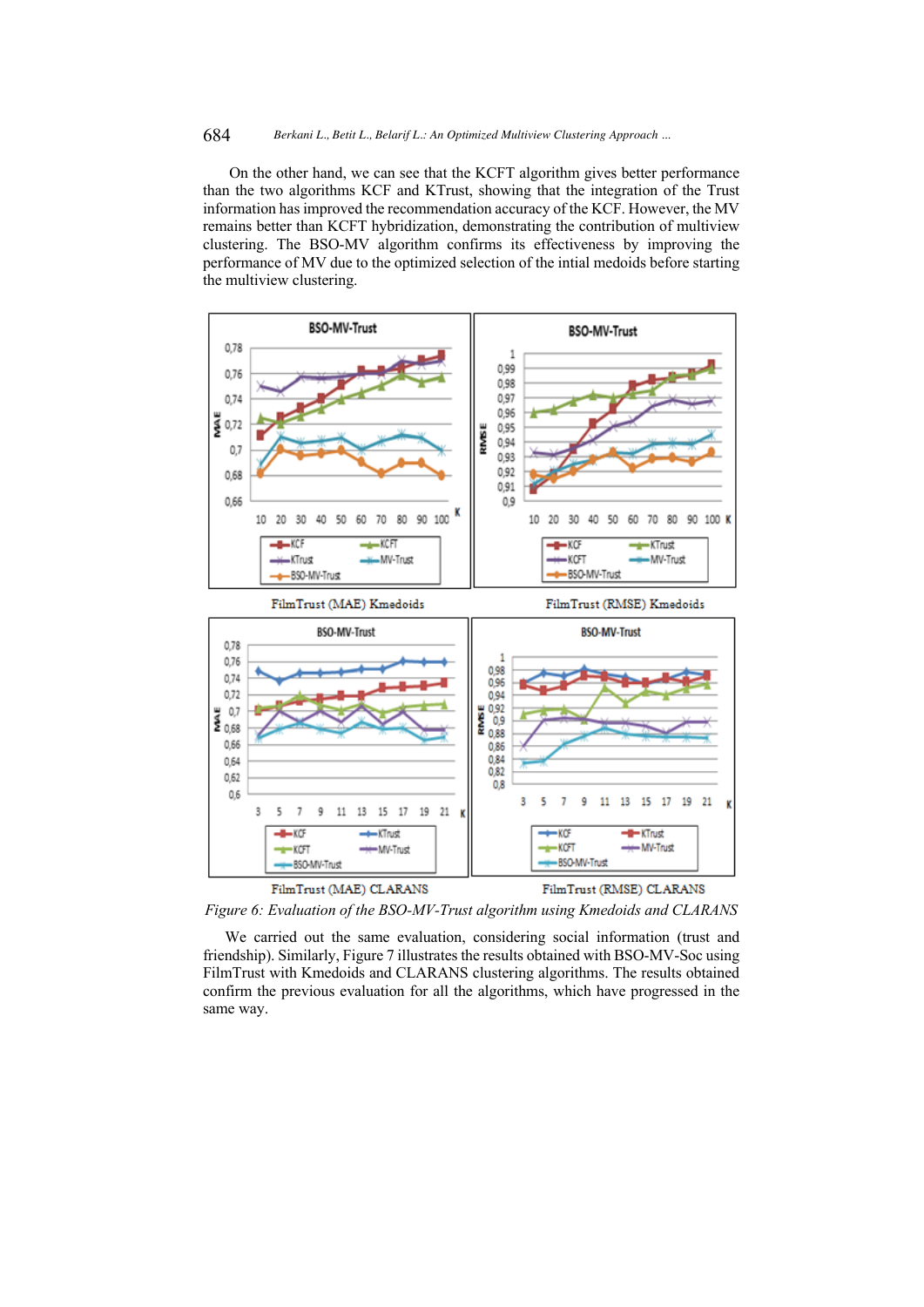

*Figure 7: Evaluation of the BSO-MV-Soc algorithm using Kmedoids and CLARANS*

Moreover, by analysing the results obtained from the two previous evaluations (Figures 6 and 7), we can deduce that by including friendship with trust information, the MV-Soc and BSO-MV-Soc algorithms gave better results than MV-Trust and BSO-MV-Trust respectively, for both Kmedoids and CLARANS clustering algorithms. With Kmedoids we obtained a better MAE value equal to 0.6561 with K equal to 70 for the BSO-MV-Soc algorithm, against an MAE value equal to 0.6825 with MV-Soc. Similarly, for CLARANS, we obtained a better MAE value equal to 0.6517 with K equal to 7 for the BSO-MV-Soc algorithm, against an MAE value equal to 0.6793 with MV-Soc.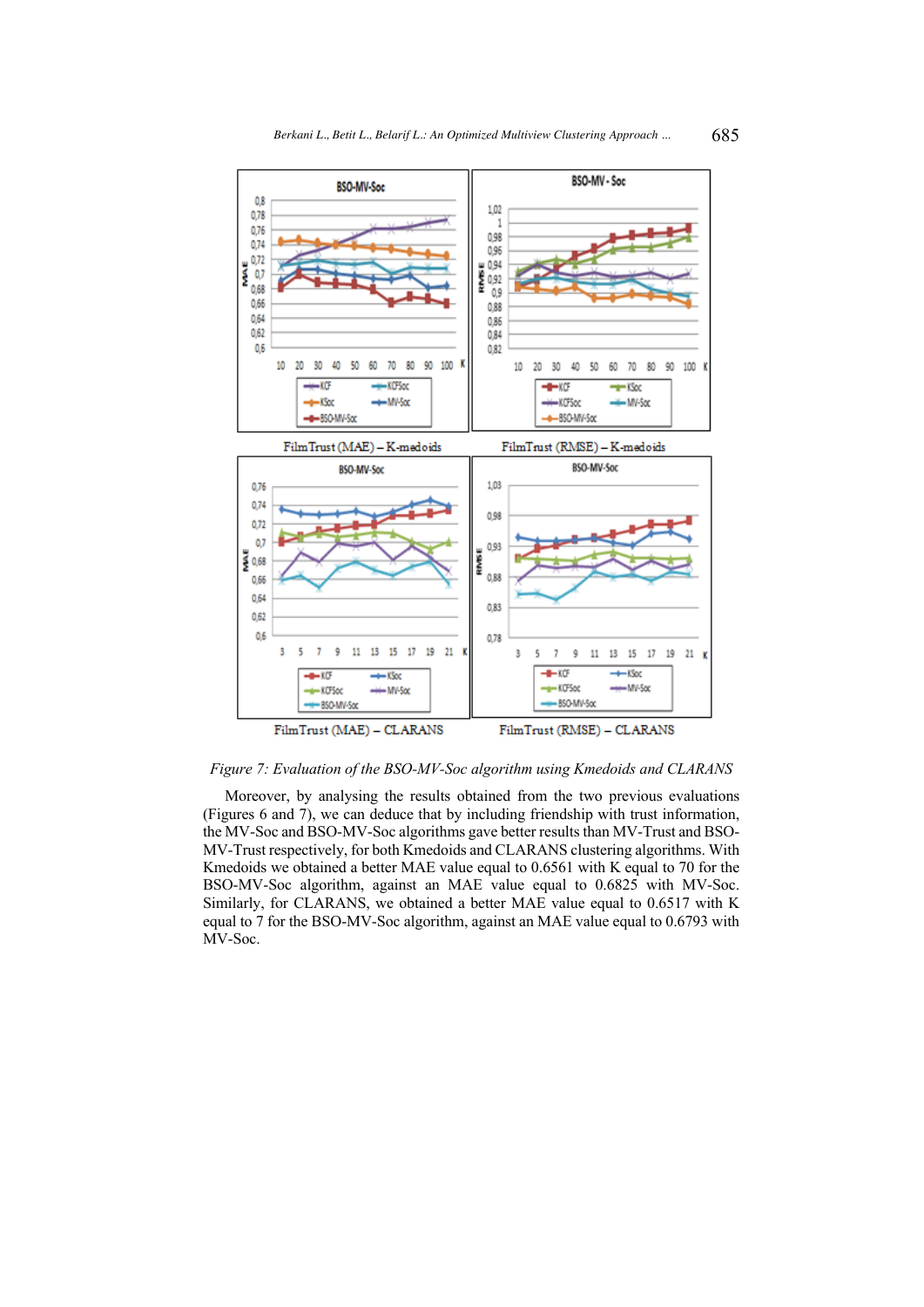### **4.3.4 Comparison between MV and classification-based approaches**

In order to further show the contribution of our approach, we have compared the MV and the BSO-MV algorithms with two classification-based algorithms, namely: (1) KCFSoc, the hybrid-based clustering algorithm based on an unsupervised technique that uses the Kmedoids algorithm; and (2) KNN-CFSoc, the hybrid algorithm based on a supervised technique that uses the K-Nearest Neighbours algorithm.

Figure 8 demonstrates the performance of the BSO-MV which outperformed both supervised and unsupervised classification techniques in terms of the MAE and RMSE metrics.



*Figure 8: BSO-MV / MV and supervised / unsupervised classification based recommendation algorithms*

The obtained results demonstrate the importance of improving the classification of users, which would make it possible to recommend the most appropriate items to them. We can notice that the MV method performs better than the classification-based algorithms. On the other hand, the use of the BSO algorithm allows us to generate better partitions (refining the quality according to the objective function), increasing the accuracy of the recommendations.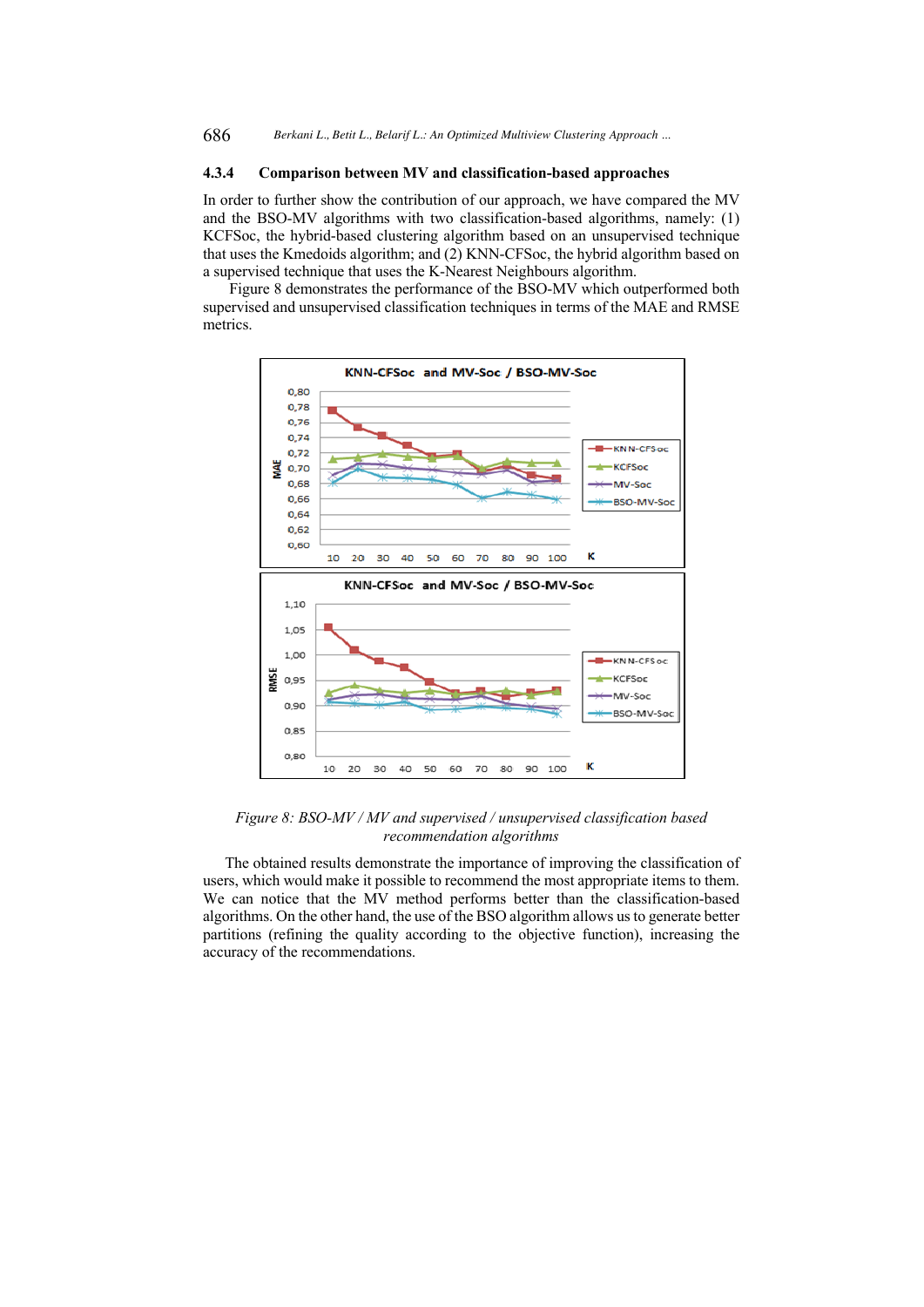### **4.4 Discussion**

### **4.4.1 Results interpretation**

The results experiments demonstrate the contribution of optimisation on all the clustering-based recommendation algorithms. We have obtained the best recommendation accuracy with BSO-KCF, BSO-KTrust, BSO-KSocF, BSO-KCFT and BSO-KCFSoc, compared respectively to KCF, KTrust, KSocF, KCFT and KCFSoc.

On the other hand, the evaluation carried out demonstrates that the MV algorithm has given better performance than the other baselines and that BSO-MV outperformed all these algorithms. The optimized selection of intial medoids allowed an improvement of the MV algorithm, for both Kmedoids and CLARANS clustering algorithms. This result remains valid when using different variants of the MV algorithm (MV-Trust / BSO-MV-Trust and MV-Soc / BSO-MV-Soc).

Furthermore, all the previous evaluations shows that CLARANS algorithm performs better than K-medoids and that social information (trust and friendship) has significantly improved the recommendation accuracy of all the algorithms (MV and BSO-MV). Accordingly, we deduce that with more social features, the social distance will be more precise and expressive and therefore social clustering will be improved. This demonstrates the better results of MV-Soc / BSO-MV-Soc compared with MV-Trust / BSO-MV-Trust. Figure 9 summarizes these comparison results.



*Figure 9: Comparison between MV and BSO-MV*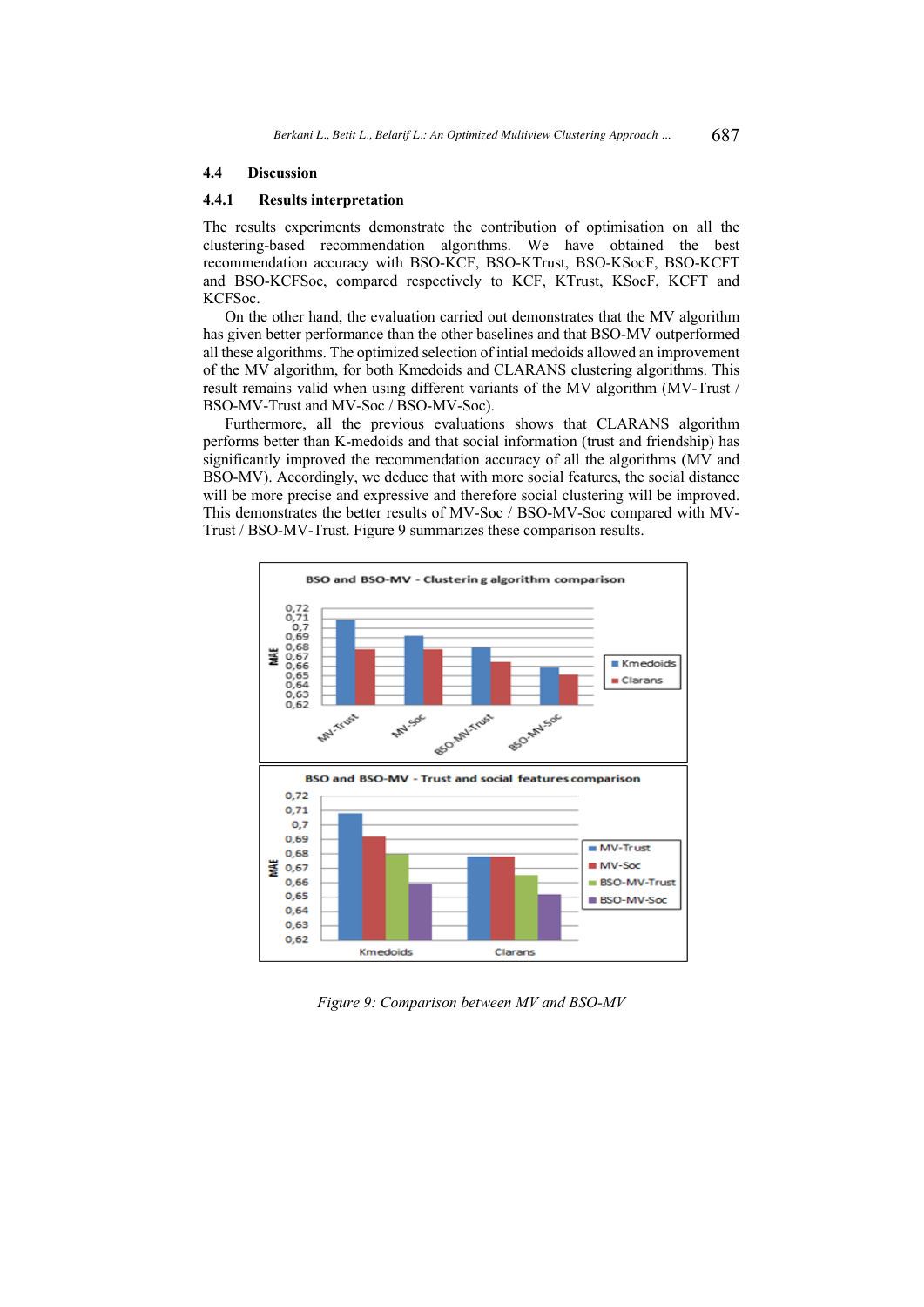688 *Berkani L., Betit L., Belarif L.: An Optimized Multiview Clustering Approach ...*

Finally, the MV / BSO-MV algorithms have been compared with KCFSoc and KNN-CFSoc. The results obtained confirmed the performance of our proposal compared with both, supervised and unsupervised classification-based hybrid recommendation algorithms. The best partitioning offers the advantage of grouping users who are most similar to each other in terms of the collaborative and social dimensions, giving rise to the best predictions for these users. This hypothesis is demonstrated since we obtained the best evaluation values in terms of the MAE and RMSE metrics.

Table 2 gives an overview of the overall results in terms of the average and best MAE and RMSE values for the different algorithms. AVG-MAE (resp. AVG RMSE) is the average of the MAE (resp. RMSE) values obtained with the variation of the number of clusters "k", while Best-MAE (resp. Best-RMSE) is the minimum MAE (resp. RMSE) value obtained with the variation of the number of clusters. The kmedoids algorithm has been used for the clustering-based algorithms.

| <b>Algorithms</b>    | <b>MAE</b>     |                 | <b>RMSE</b>     |                  |
|----------------------|----------------|-----------------|-----------------|------------------|
|                      | <b>AVG-MAE</b> | <b>Best-MAE</b> | <b>AVG-RMSE</b> | <b>Best-RMSE</b> |
| <b>KCF</b>           | 0.7492         | 0.7110          | 0.9597          | 0.9080           |
| KNN-CF[Sarwar, 01]   | 0.7718         | 0.7010          | 1.0238          | 0.9165           |
| <b>KTrust</b>        | 0.7595         | 0.7460          | 0.9741          | 0.9600           |
| <b>KSoc</b>          | 0.7360         | 0.7250          | 0.9557          | 0.9305           |
| KNN-Soc              | 0.7273         | 0.7076          | 0.9099          | 0.9219           |
| <b>KCFT</b>          | 0.7411         | 0.7207          | 0.9515          | 0.9318           |
| <b>KCFSoc</b>        | 0.7115         | 0.7003          | 0.9273          | 0.9202           |
| <b>KNN-CFSoc</b>     | 0.7213         | 0.7062          | 0.9595          | 0.9178           |
| <b>BSO-KCFT</b>      | 0.6992         | 0.6987          | 0.9350          | 0.9255           |
| <b>BSO-KCFSoc</b>    | 0.6897         | 0.6907          | 0.9210          | 0.9150           |
| $MV-Trust$ [Guo, 15] | 0.6894         | 0.6888          | 0.9024          | 0.9125           |
| MV-Soc               | 0.6852         | 0.6825          | 0.9013          | 0.8951           |
| BSO-MV-Trust         | 0.6767         | 0.6711          | 0.8974          | 0.9150           |
| BSO-MV-Soc           | 0.6720         | 0.6561          | 0.8908          | 0.8831           |

*Table 2: Comparison between the different algorithms*

### **4.4.2 Future extension and adaptation of our approach**

The results obtained on the FilmTrust and Flixster databases are promising. However our approach could be extended in several ways:

- **1)** *Adaptation of our approach*: We are convinced that our approach will be useful for other domains as well. It would be possible to exploit the optimized MV method in other social networks such as CiteULike, for example, for the recommendation of articles in scientific social networks. Recently, [Berkani, 20b] proposed a novel hybrid algorithm for the scientific articles recommendation based on the MV clustering approach. The authors considered the improved collaborative and content-based filtering algorithms using respectively friendships and tags.
- **2)** *Improvement of the MV method:* we believe that the results could be enhanced using other optimization algorithms such as the Genetic or BAT algorithms.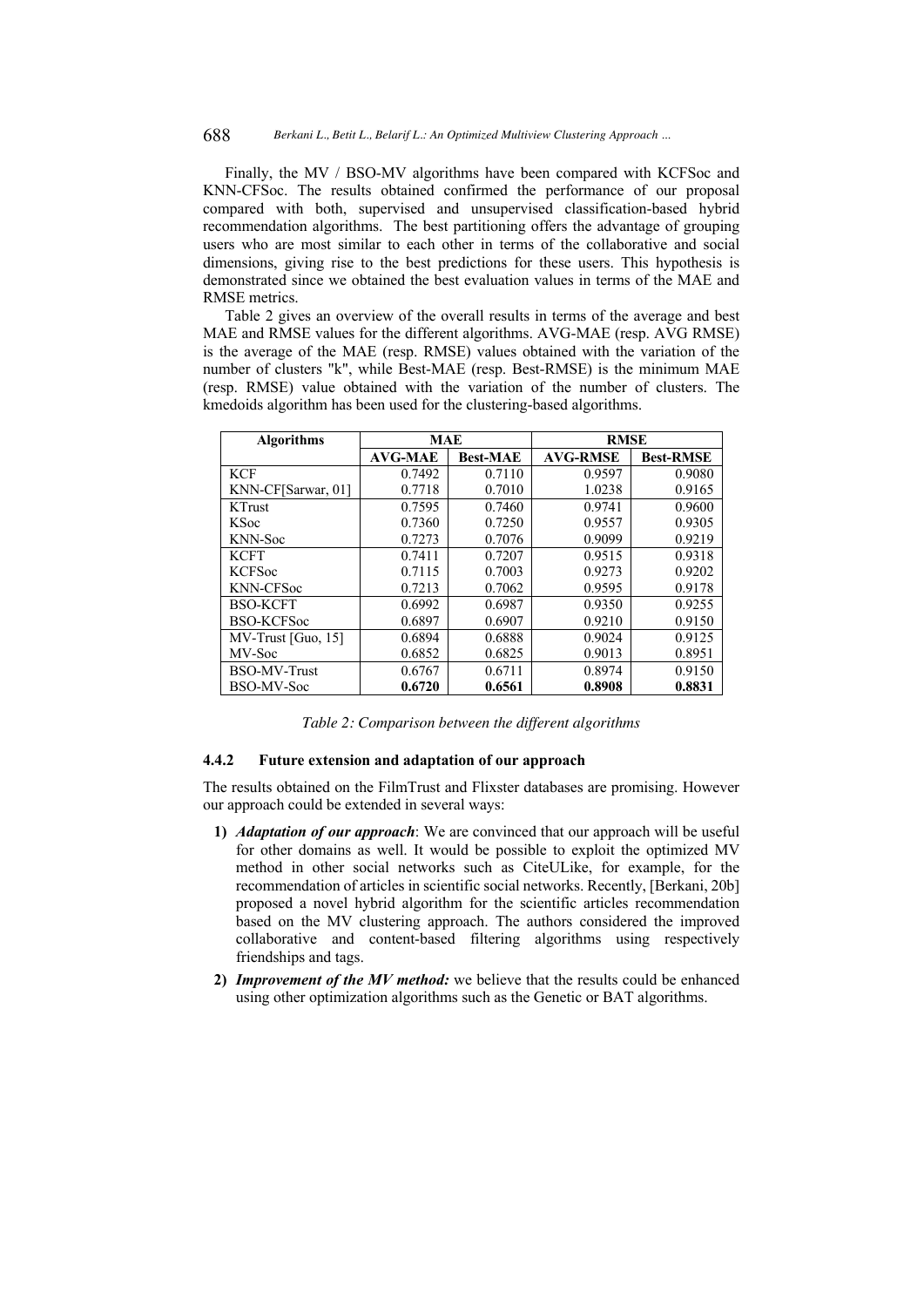- **3)** *Enrichment of the social dimension:* other features can be considered such the influence and credibility of users in the social network. Furthermore, it would be interesting to consider the use of implicit trust links to enrich user trust information.
- **4)** *Hybridization with other recommendation algorithms:* our algorithm could be combined with other algorithms such as the semantic filtering and build new prediction models, using other Machine Learning algorithms that can be more efficient than the SVR module.
- **5)** *Evaluate the performance for cold users:* it is important to investigate the effectiveness of our approach dealing with cold-start users.
- **6)** *Automatic assignment of weights:* we have empirically tested several combinations of the weights of the parameters related to the social and hybrid algorithms. Performing an automatic optimization of the values of these weights should improve the recommendation accuracy, especially if we use several features to represent social information and other algorithms such as the semantic filtering.

## **5 Conclusions**

We proposed in this article an optimized multiview clustering-based recommendation approach in social networks, where users are iteratively clustered from the views of both rating patterns and social information. We have considered trust and friendship information for the social filtering. The multiview clustering is optimized using the Bees Swarm optimization algorithm. Different clustering algorithms have been considered (K-medoids, PAM and CLARANS).

The experimental results showed that: (1) the optimization has significantly improved all the clustering-based algorithms; (2) the MV algorithms (MV-Trust / MV-Soc and BSO-MV-Trust / BSO-MV-Soc) have performed better than the supervised and unsupervised classification-based algorithms (KNN-CFSoc and KCFSoc); (3) the BSO-MV-Soc (resp. BSO-MV-Trust) has outperformed the MV-Soc (resp. MV-Trust) in terms of the recommendation accuracy, using different clustering algorithms. Furthermore, the evaluations have shown that the recommendation accuracy increases when using more features for social information and that the CLARANS algorithm has performed better than Kmedoids.

As perspectives to this work, it would be interesting to enrich the social information with other features (such as the influence and the credibility of users in the social network) and consider the use of implicit trust links. Moreover, we plan an in-depth evaluation of our approach by investigating the effectiveness of our approach dealing with cold-start users and developing other clustering and optimization algorithms. Finally, in order to further improve the recommendation accuracy, it would be interesting to integrate other dimensions in our MV clustering algorithm such as the semantic view for better representation of users' interests and preferences.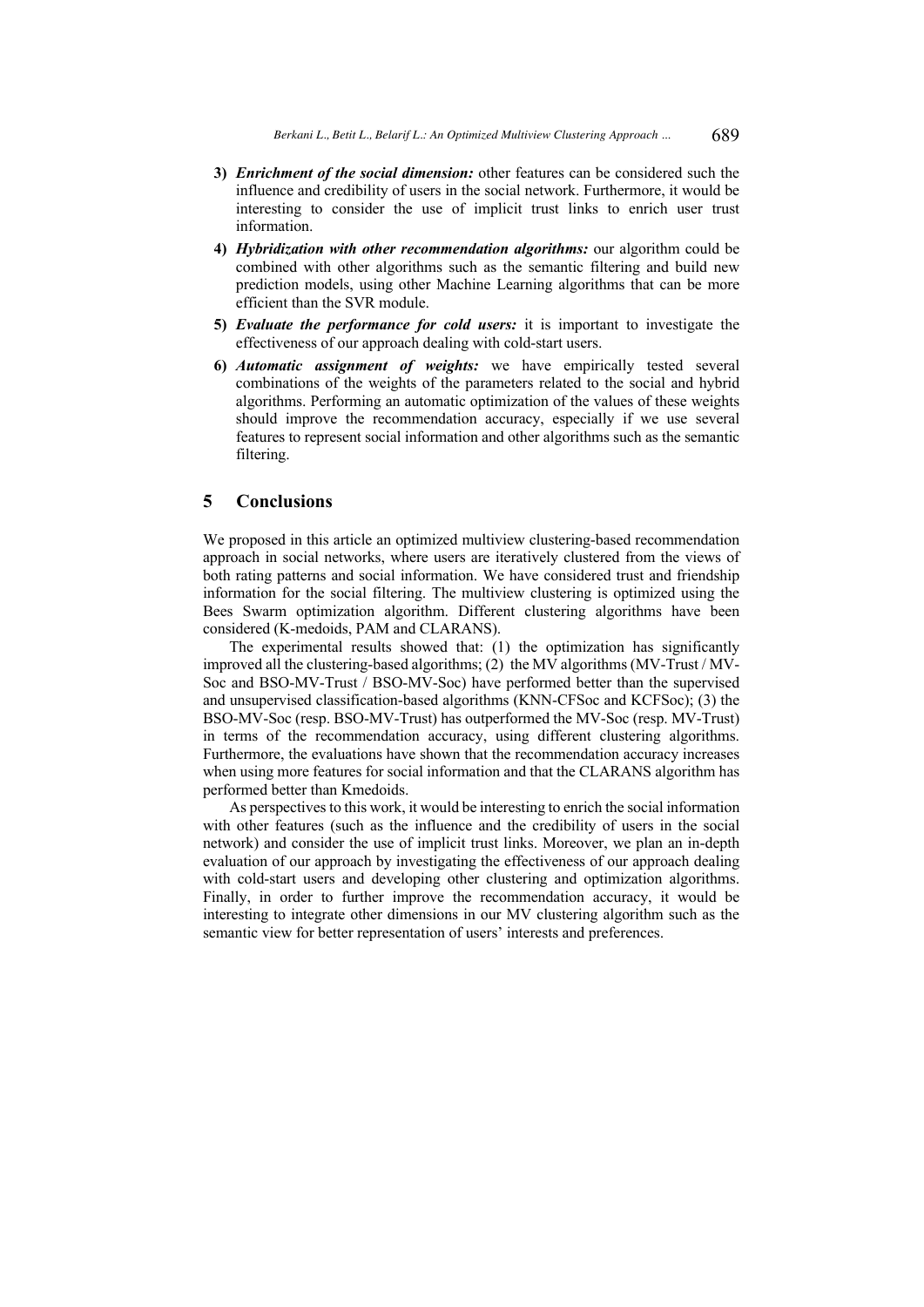#### **Acknowledgements**

We express our deepest gratitude to the Editors of J.UCS' special issue on Advances and Challenges for Model and Data Engineering and the anonymous reviewers that have greatly helped us to improve our article from its original version. We note that the work proposed in this article is an extended and improved version of the paper previously presented at The Ninth International Conference on Model and Data Engineering (MEDI 2019).

We also express our deepest gratitude to the Algerian Directorate-General for Scientific Research and Technological Development (DGRSDT), for the support of this research under the grant number C0662300.

### **References**

[Adomavicius, 05] Adomavicius, G., Tuzhilin, A.: "Toward the next generation of recommender systems: a survey of the state-of-the-art and possible extensions"; IEEE Transaction Knowledge Data Engineering (TKDE), 17 (2005), 734-749.

[Bellogín, 12] Bellogín, A., Parapar, J.: "Using graph partitioning techniques for neighbour selection in user-based collaborative filtering"; Proceedings of the 6th ACM Conference on Recommender Systems (RecSys), (2012), 213-216.

[Berkani, 19] Berkani, L.: "Social-Based Collaborative Recommendation: Bees Swarm Optimization Based Clustering Approach"; edited by Schewe, K-D Singh, N.K.: Model and Data Engineering - 9th International Conference, MEDI 2019, Toulouse, France, October 28-31, 2019, Proceedings. Lecture Notes in Computer Science 11815, Springer (2019), ISBN 978-3-030- 32064-5, 156-171.

[Berkani, 20a] Berkani, L., Betit, L., Belarif, L.: "A Multiview Clustering Approach for the Recommendation of Items in Social Networking Context"; Proceedings of the 4th Conference on Computing Systems and Applications (CSA'20), December 14th, Algiers, Algeria, (2020).

[Berkani, 20b] Berkani, L., Hanifi, R., Dahmani, H.: "Hybrid Recommendation of Articles in Scientific Social Networks Using Optimization and Multiview Clustering"; Proceedings of the Third International Conference on Smart Applications and Data Analysis for Smart Cyber-Physical Systems (SADASC'20), Marrakech, Morocco, 25th - 26th June, (2020), 117-132.

[Chen, 19] Chen, J., Wang, C., Shi, Q., Feng, Y., Chen, C.: "Social recommendation based on users' attention and preference"; Neuro-Computing, 341 (2019), 1-9.

[DuBois, 09] DuBois, T., Golbeck, J., Kleint, J., Srinivasan, A.: "Improving recommendation accuracy by clustering social networks with trust"; Recommender Systems Social Web, (2009), 1-8.

[Guo, 15] Guo, G. Zhang, J. Yorke-Smith, N.: "Leveraging multiviews of trust and similarity to enhance clustering-based recommender systems"; KBS Journal, 74 (2015), 14-27.

[Guo, 14] Guo, G., Zhang, J., Thalmann, D.: "Merging trust in collaborative filtering to alleviate data sparsity and cold start"; Knowledge-Based Systems 57 (2014), 57-68.

[Guo, 18] Guo, I., Luo, J., Dong, K. Ming Yang.: "Differentially private graph-link analysis based social recommendation", Sciences, 463-464 (2018), 214-226.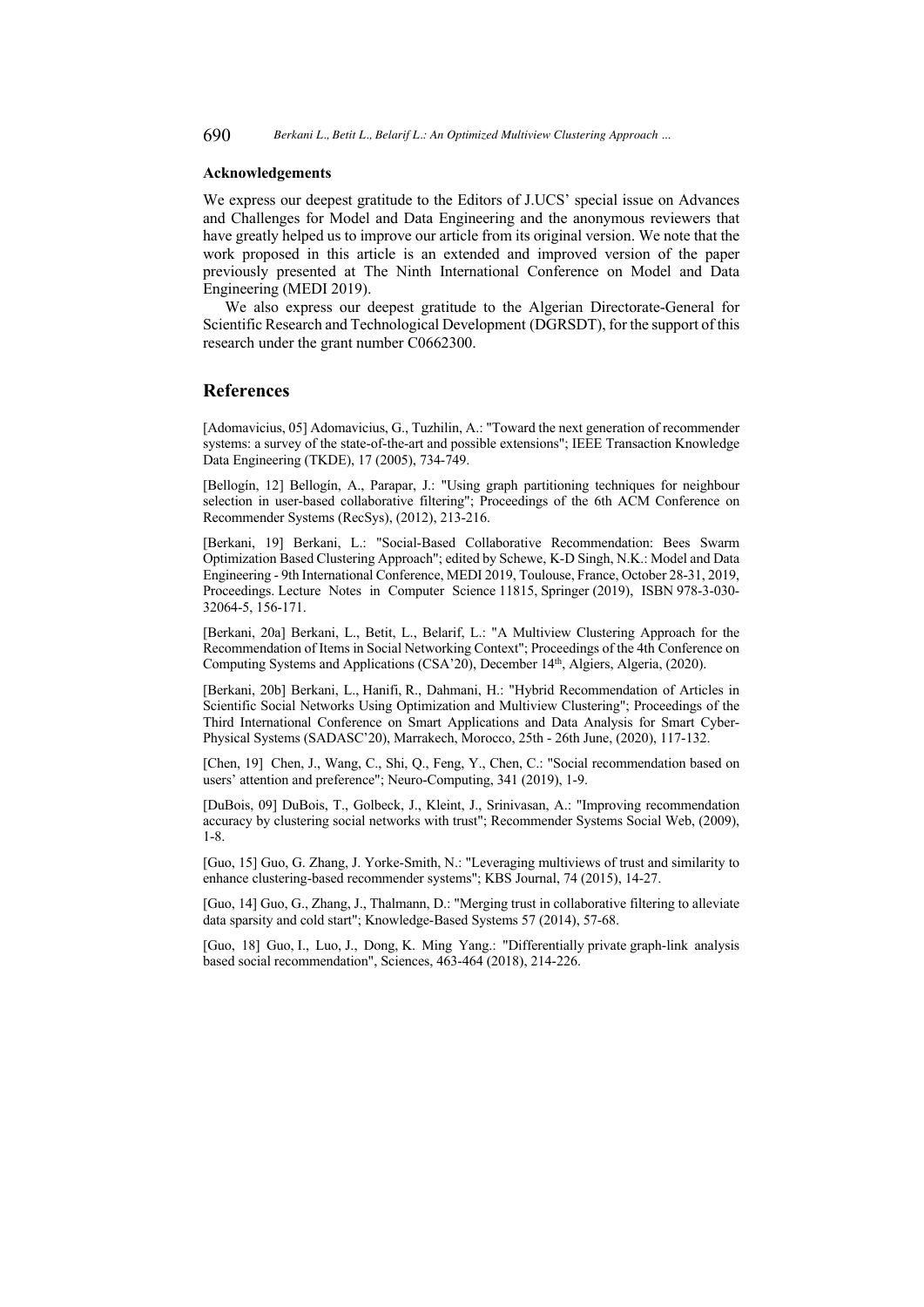[He, 14] He, X., Kan, M.Y., Xie, P., Chen, X.: Comment-based multi-view clustering of web 2.0 items. In: International World Wide Web Conference WWW 2014, Seoul, Korea, 7–11 April 2014, ACM (2014) 771–781

[Jamali, 10] Jamali, M., Ester, M.: "A matrix factorization technique with trust propagation for recommendation in social networks"; Proceedings of the 4th ACM Conference on Recommender Systems (RecSys), (2010), 135–142.

[Kaufman, 87] Kaufman, L., Rousseeuw, P.J.: "Clustering by means of Medoids, in Statistical Data Analysis Based on the Norm and Related Methods"; edited by Y. Dodge, North-Holland (1987), 405-416.

[Lai, 19] Lai, C-C., Lee, S-J., Huang. H-L.: "A social recommendation method based on the integration of social relationship and product popularity"; International Journal of Human-Computer Studies, 121 (2019), 42-57.

[Ma, 09] Ma, H., King, I., Lyu, M.: "Learning to recommend with social trust ensemble"; Proceedings of the 32nd International ACM SIGIR Conference on Research and Development in Information Retrieval (SIGIR), ACM (2009), 203-210.

[Ma, 11] Ma, H., Zhou, D., Liu, C., Lyu, M., King, I.: "Recommender systems with social regularization"; Proceedings of the fourth ACM international conference on Web search and data mining. ACM, New York, (2011), 287-296.

[Massa, 04] Massa, P., Avesani, P.: "Trust-aware collaborative filtering for recommender systems"; On the move to meaningful internet systems, Springer, Berlin, (2004), 492-508.

[Massa, 07] Massa, P., Avesani, P.: "Trust-aware recommender systems"; Proceedings of the 2007 ACM conference on recommender systems, (2007), 17-24.

[Nazemian, 12] Nazemian, A., Gholami,H., Taghiyareh, F.: "An Improved Model of Trust- aware Recommender Systems Using Distrust Metric"; Proceedings of the 2012 IEEE/ACM International Conference on Advances in Social Networks Analysis and Mining, Istanbul, Turkey, August 26-29, (2012),1079-1084.

[Ng, 02] Ng, R.T., Han, J.: "CLARANS: A method for clustering objects for spatial data mining"; IEEE Transactions on Knowledge and Data Engineering, (2002), http://dx.doi.org/10.1109/TKDE.2002.1033770.

[Park, 16] Park, C. Kim, D. Oh, J. Yu, H.: "Improving top-K recommendation with truster and trustee relationship in user trust network"; Inform. Sci. 374 (2016) 100-114.

[Pazzani, 07] Pazzani, M.J., Billsus, D.: "Content-based recommendation systems"; edited by Brusilovsky, P., Kobsa, A., Nejdl, W. (eds.); The Adaptive Web; LNCS, 4321 (2007), 325-341, Springer, Heidelberg, https://doi.org/10.1007/978-3-540-72079-9\_10.

[Pham, 11] Pham, M., Cao, Y., Klamma, R., Jarke, M.: "A clustering approach for collaborative filtering recommendation using social network analysis"; Journal for Universal Computer Science, 17(2011), 583–604.

[Salah, 16] Salah, A., Rogovschi, N., Nadif, M.: "A dynamic collaborative filtering system via a weighted clustering approach"; Neuro-Computing, 175 (2016), 206-215.

[Sarwar, 01] Sarwar, B., Karypis, G., Konstan, J., Reidl, J. : "Item-based collaborative filtering recommendation algorithms"; Proceedings of the 10th International Conference on World Wide Web, Hong Kong, China, (2001), 285-295.